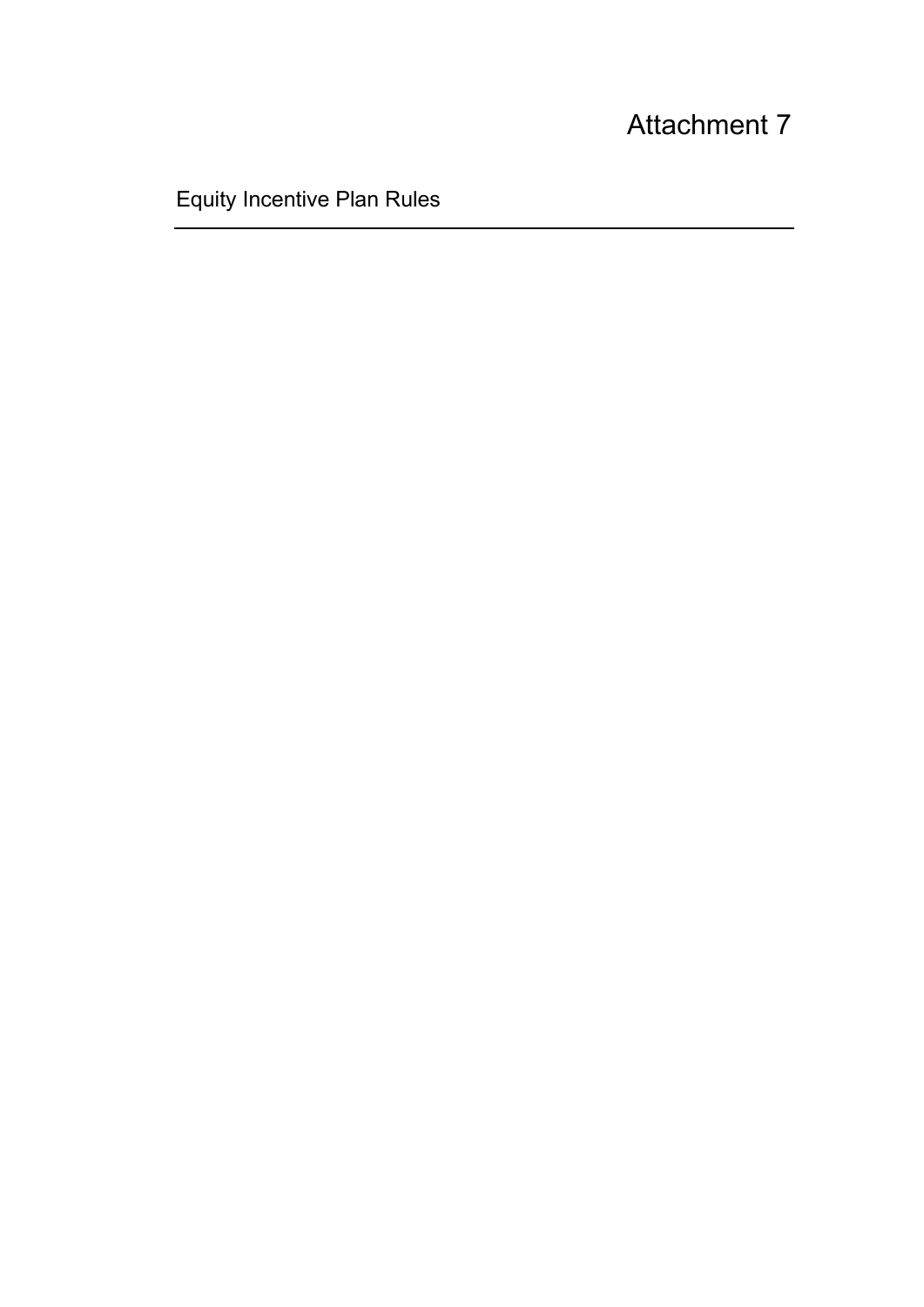

# Equity Incentive Plan Rules

# **The Lottery Corporation Limited ACN 081 925 706**

Adopted by the Board on 3 March 2022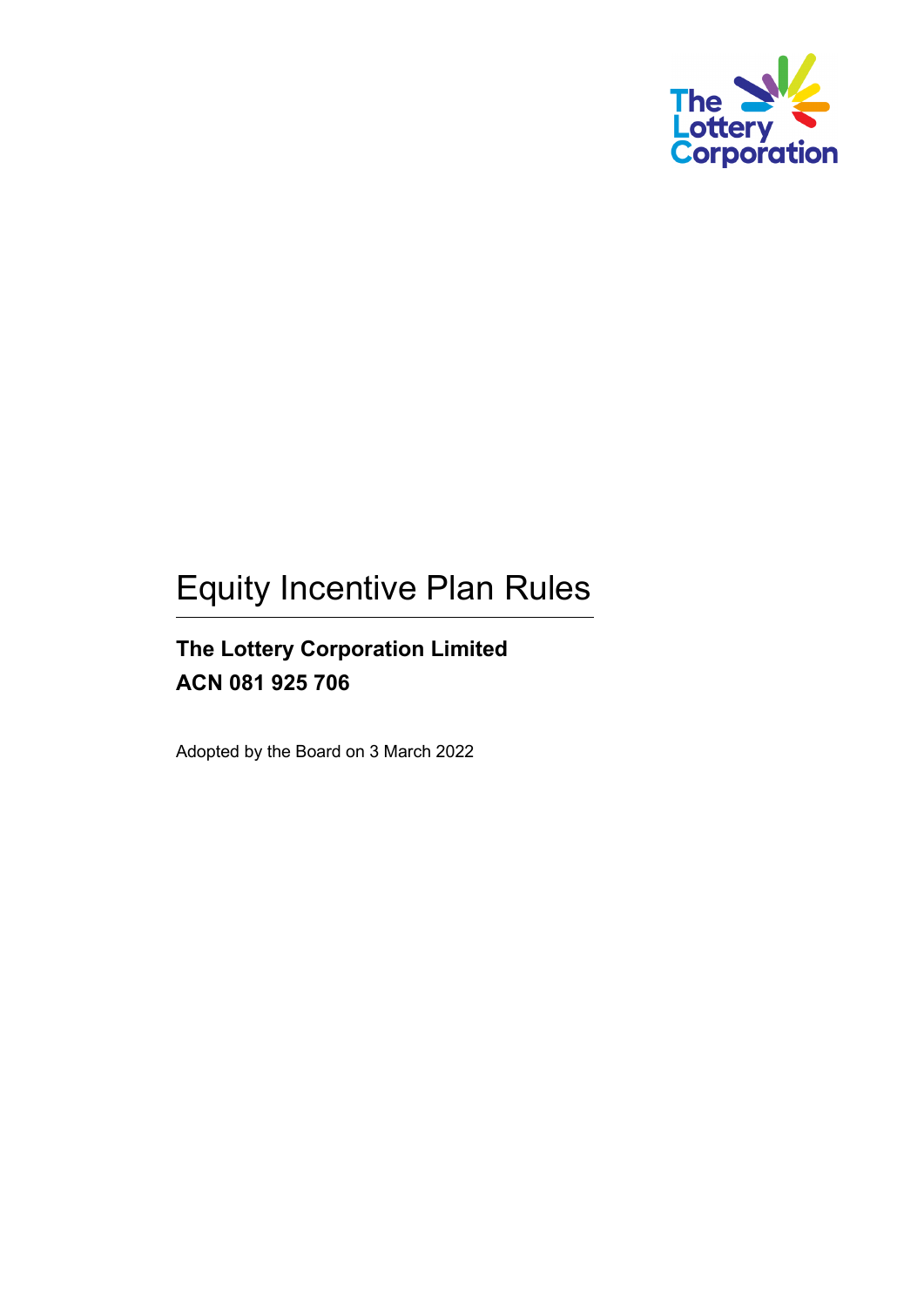# Table of Contents

| <b>INTRODUCTION</b> |                                              |                                                                          | 4  |
|---------------------|----------------------------------------------|--------------------------------------------------------------------------|----|
| 1                   |                                              | <b>Offers of Incentive Securities</b>                                    | 4  |
|                     | 1.1<br>1.2<br>1.3<br>1.4                     |                                                                          |    |
| 2                   | <b>Rights</b>                                |                                                                          |    |
|                     | 2.1<br>$2.2\phantom{0}$<br>2.3<br>2.4<br>2.5 |                                                                          |    |
| 3                   | <b>Options</b>                               |                                                                          | 7  |
|                     | 3.1<br>3.2<br>3.3<br>3.4<br>3.5              |                                                                          |    |
| 4                   | <b>Restricted Shares</b><br>9                |                                                                          |    |
|                     | 4.1<br>4.2<br>4.3<br>4.4<br>4.5              |                                                                          |    |
| 5                   |                                              | <b>Prohibited Dealings</b>                                               | 11 |
| 6                   |                                              | <b>Preventing inappropriate benefits</b>                                 | 12 |
| 7                   |                                              | <b>Discretion regarding Vesting</b>                                      | 14 |
| 8                   |                                              | <b>Forfeiture of Shares</b><br>14                                        |    |
| 9                   |                                              | <b>Cessation of employment</b>                                           | 15 |
|                     | 9.1<br>9.2<br>9.3                            | Approved leave of absence                                                |    |
| 10                  |                                              | <b>Change of Control</b>                                                 | 16 |
|                     | 10.1<br>10.2<br>10.4<br>10.5                 |                                                                          |    |
| 11                  |                                              | Power to adjust Rights and/or Options and the Exercise Price             | 18 |
| 12                  | Dividends and other rights                   |                                                                          |    |
|                     | 12.1<br>12.2                                 | Dividend equivalent payments and other rights associated with Rights and |    |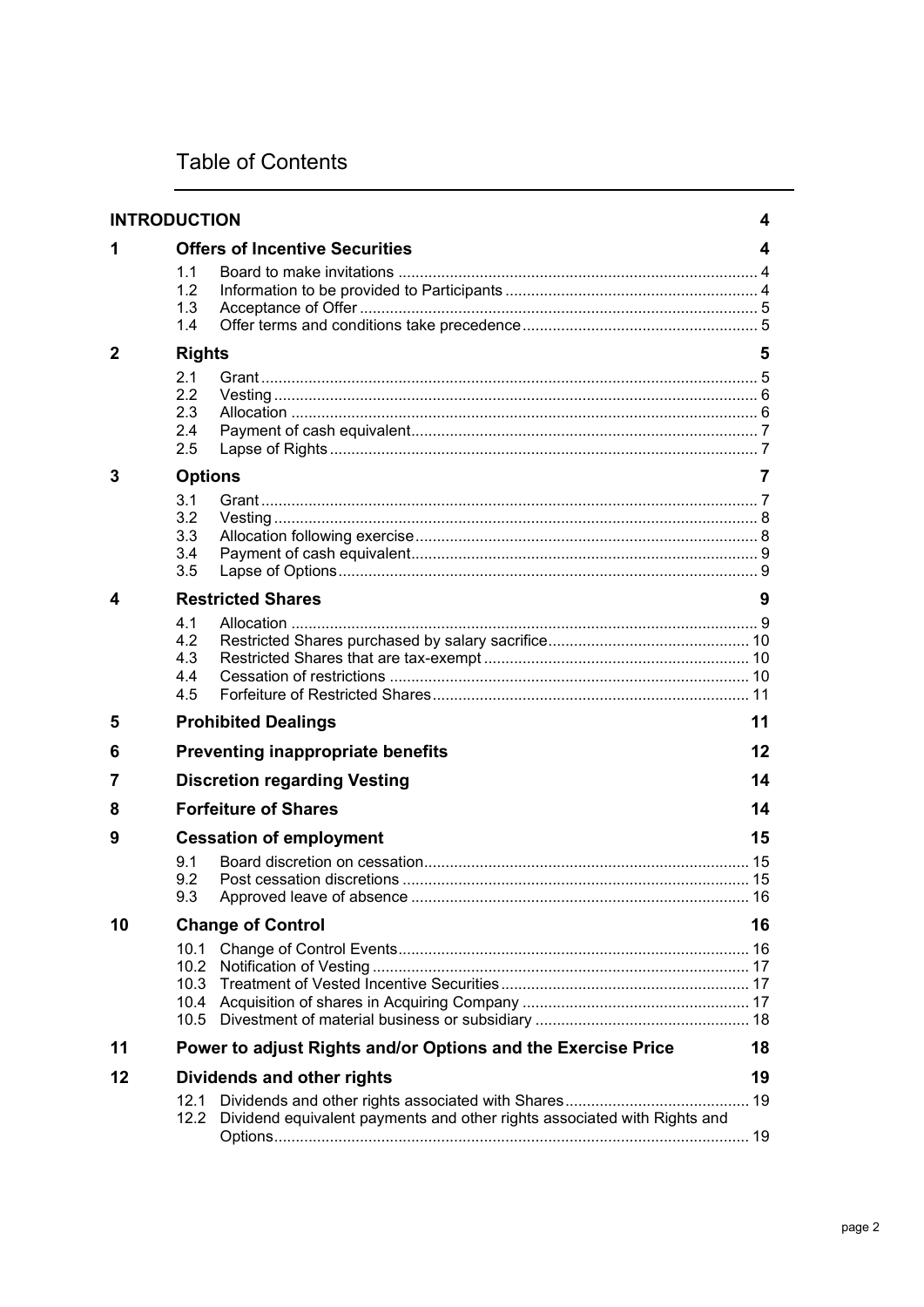| 13 |                                                             | Withholding                                                                    |    |  |
|----|-------------------------------------------------------------|--------------------------------------------------------------------------------|----|--|
| 14 | <b>Amendments</b>                                           |                                                                                |    |  |
|    | 14 1<br>142                                                 |                                                                                |    |  |
| 15 |                                                             | <b>Participants based overseas</b>                                             | 22 |  |
|    | 151                                                         |                                                                                |    |  |
| 16 |                                                             | <b>Miscellaneous</b>                                                           |    |  |
|    | 161<br>16.2<br>16.3<br>16.4<br>16.5<br>16.6<br>16.7<br>16.8 | Application of constitution of the Company, Corporations Act and Listing Rules |    |  |
|    | 16.9                                                        |                                                                                |    |  |
| 17 |                                                             | 26<br><b>Definition and Interpretation</b>                                     |    |  |
|    | 171<br>17.2                                                 |                                                                                |    |  |

 $\mathcal{L}^{\text{max}}_{\text{max}}$  and  $\mathcal{L}^{\text{max}}_{\text{max}}$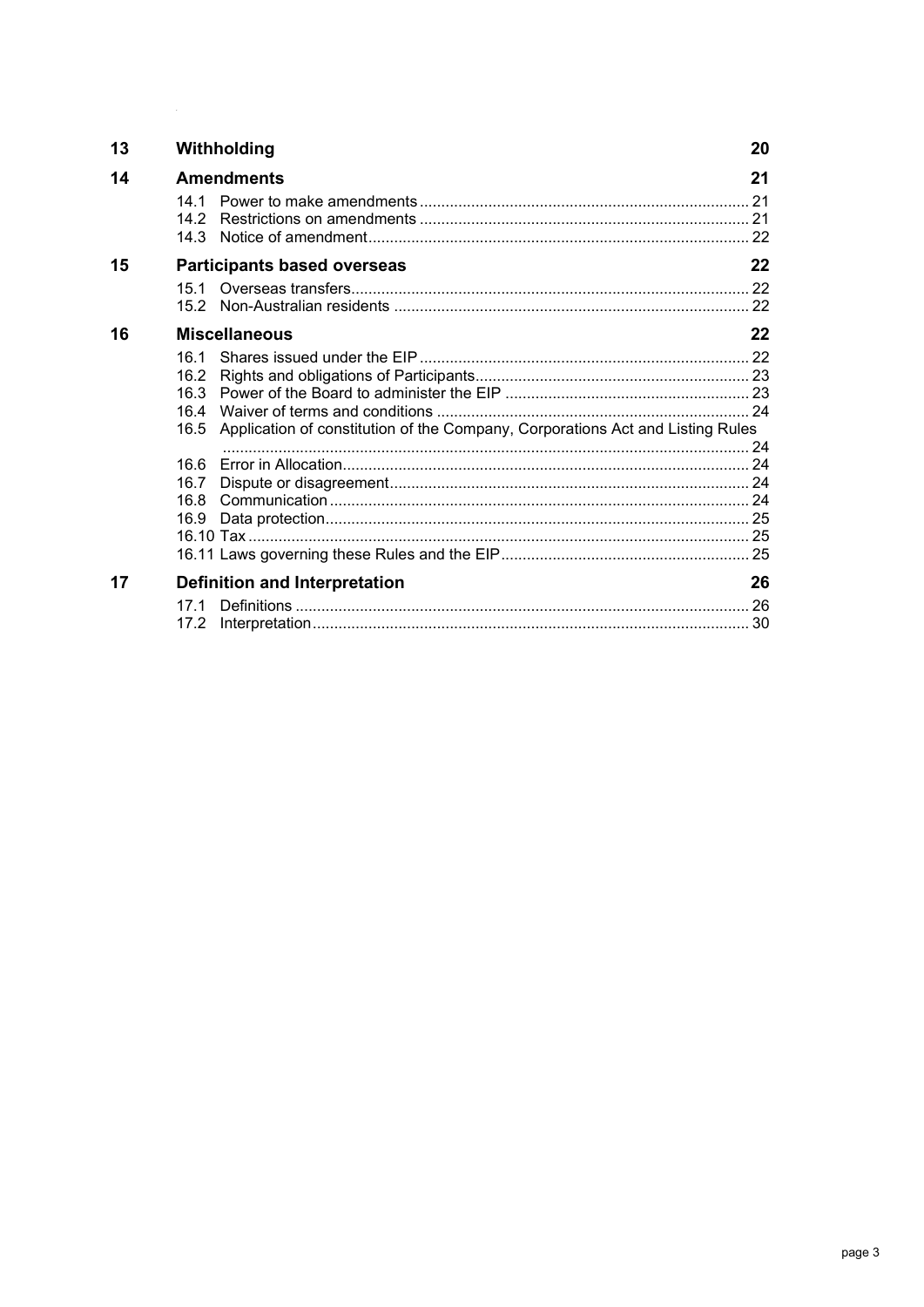# <span id="page-4-0"></span>**INTRODUCTION**

The purpose of the Equity Incentive Plan (**EIP**) is to allow the Board to make Offers of Incentive Securities to Eligible Employees.

These Rules outline the terms and conditions upon which Offers will be made, including:

- the process for making and accepting Offers (**Part A**);
- the type of securities that may be offered (being Rights, Options and Restricted Shares) (**Part B**); and
- the general terms and conditions that apply to Incentive Securities (**Part C**).

Capitalised terms are defined in **Part D** of these Rules.

# **PART A**

# <span id="page-4-1"></span>**1 Offers of Incentive Securities**

# <span id="page-4-2"></span>**1.1 Board to make invitations**

- (a) The Board may, from time to time, in its absolute discretion invite Eligible Employees to participate in a grant of Incentive Securities, which may comprise any one or more of:
	- Rights;
	- Options; and
	- Restricted Shares,

#### (**Offer**).

(b) Offers will be made on the terms set out in these Rules and/or on any additional or alternative terms as the Board determines, as specified in the terms of an Offer.

# <span id="page-4-3"></span>**1.2 Information to be provided to Participants**

Without limiting the Board's discretion, the terms of the Offer to an Eligible Employee may include the following information:

- (a) the type and number of Incentive Securities being offered, or the method by which the number will be calculated;
- (b) the amount (if any) that will be payable for the grant of Incentive Securities;
- (c) any Vesting Conditions or other conditions that apply, including any Vesting Period;
- (d) information relating to the exercise of an Option or a Right (where exercisable), including any exercise price payable and the period(s) for exercise;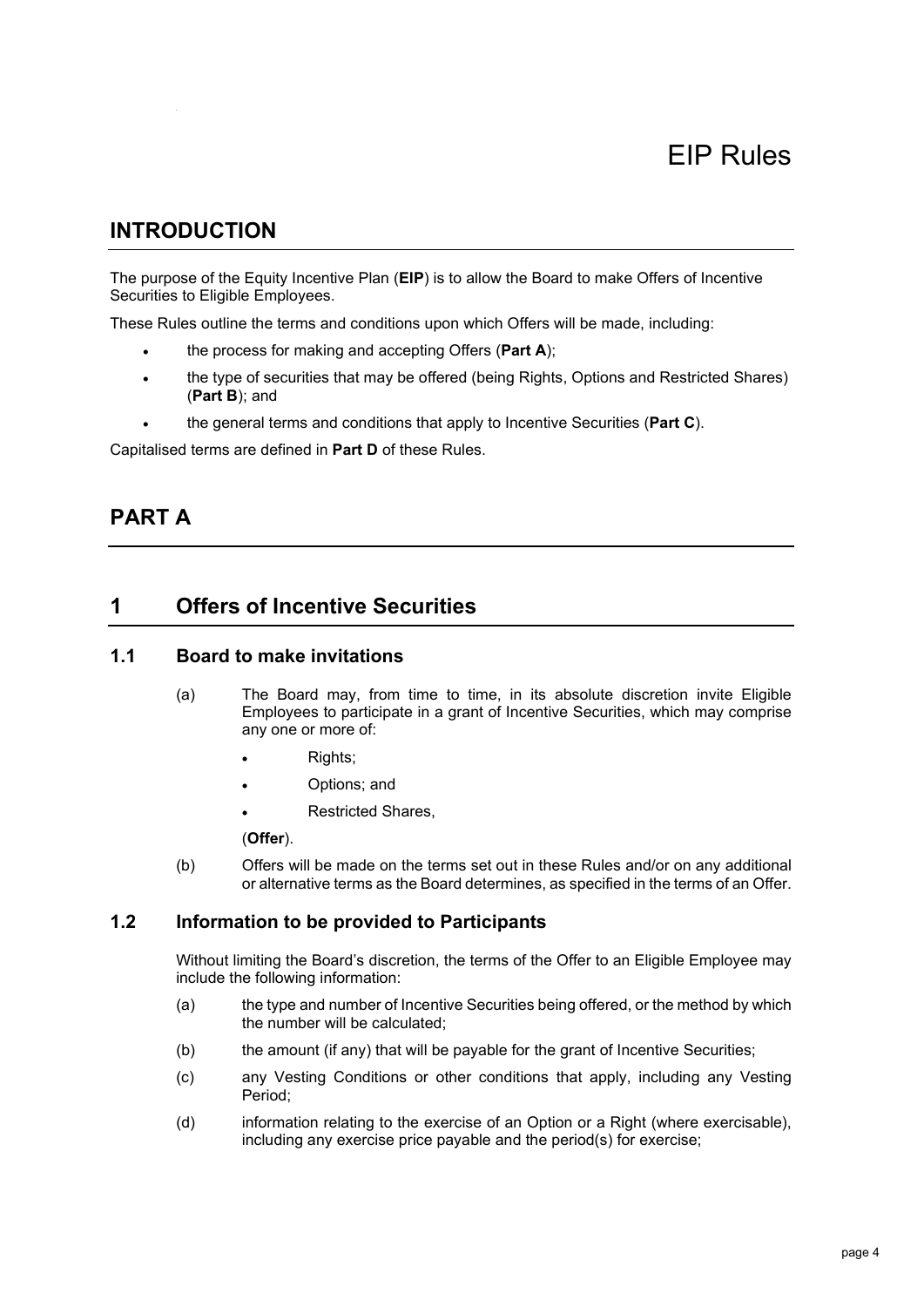- (e) the circumstances in which Rights and/or Options may lapse, Shares (including Restricted Shares) allocated under the EIP may be forfeited or a Participant's entitlement to Incentive Securities may be reduced;
- (f) how Incentive Securities may be treated if the Eligible Employee ceases employment with a Group company;
- (g) any restrictions (including the period of restriction) on Dealing in relation to a Restricted Share or Share allocated to the Eligible Employee under the EIP; and
- (h) where all or part of an Offer is made as a salary sacrifice offer under rule [4.2](#page-10-0) or as a tax-exempt offer under rule [4.3](#page-10-1) of these Rules, the Offer should specify this.

#### <span id="page-5-4"></span><span id="page-5-0"></span>**1.3 Acceptance of Offer**

- (a) Acceptance of an Offer must be made by the Eligible Employee in accordance with the instructions that accompany the Offer, or in any other way the Board determines.
- <span id="page-5-5"></span>(b) The Board may, at its discretion, refuse to allow the participation of an Eligible Employee where that Eligible Employee ceases to be an Eligible Employee, or ceases to satisfy any other conditions imposed by the Board, before the grant is made.
- (c) Nothing limits the Board's ability to treat the conduct of an Eligible Employee in respect of an Offer (including the failure of an Eligible Employee to lodge an election not to participate within the time specified in the instructions accompanying the Offer) as valid acceptance of that Offer under these Rules.
- (d) The Board may revoke an Offer given to an Eligible Employee prior to the date specified for the acceptance of the Offer or the grant being made, whichever is later, and such Offer will be deemed never to have been made.

#### <span id="page-5-1"></span>**1.4 Offer terms and conditions take precedence**

To the extent of any inconsistency, the terms and conditions advised to an Eligible Employee in an Offer will prevail over any other provision of these Rules.

# **PART B**

# <span id="page-5-2"></span>**2 Rights**

#### <span id="page-5-3"></span>**2.1 Grant**

- (a) Where an Eligible Employee has accepted an Offer to participate in a grant of Rights in accordance with rule [1.3\(a\),](#page-5-4) the Board will, subject to its discretion under rule [1.3\(b\),](#page-5-5) grant Rights to the Eligible Employee.
- (b) Unless the Board determines otherwise:
	- (1) no payment is required for the grant of a Right;
	- (2) Rights may not be registered in any name other than that of the Eligible Employee; and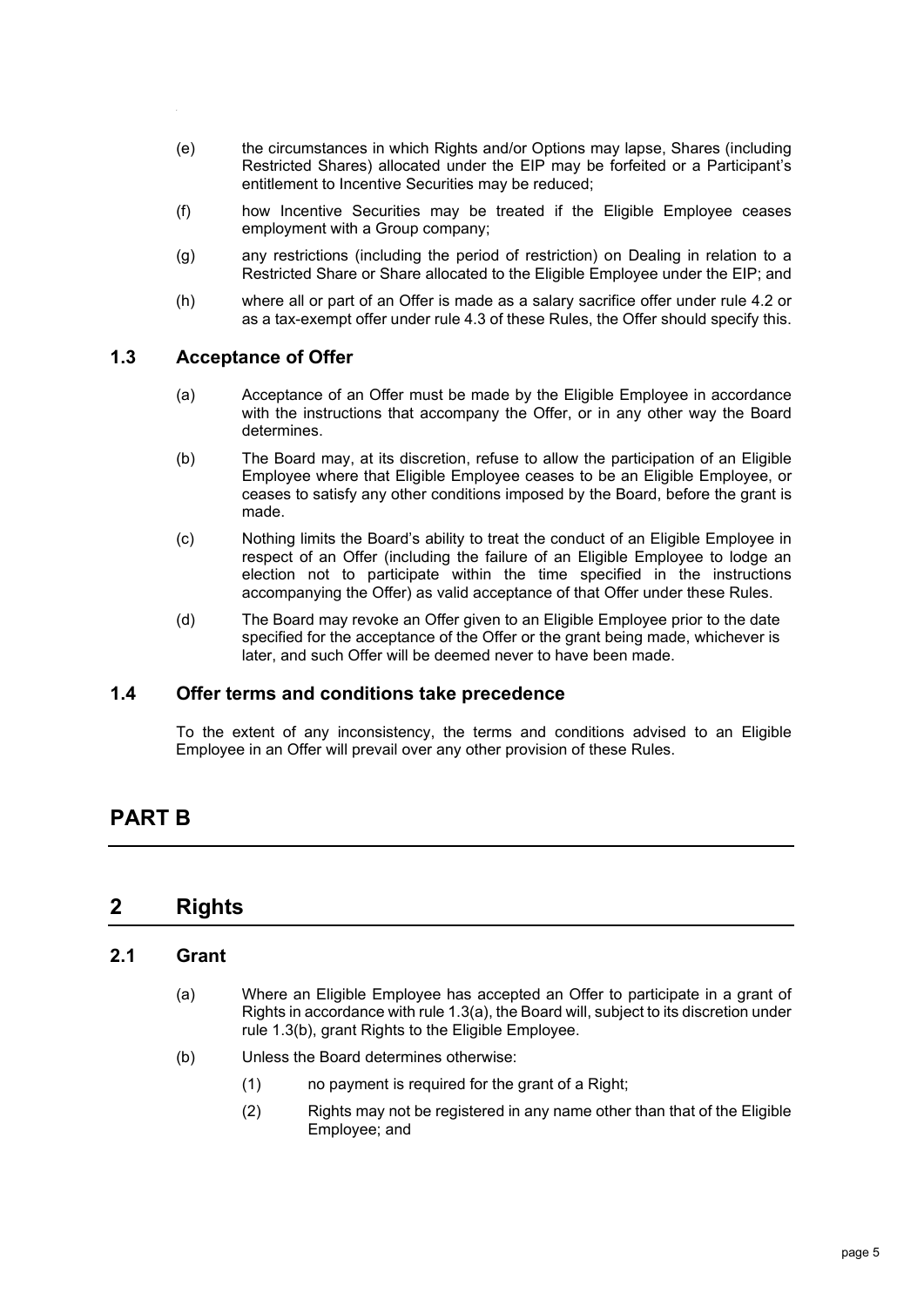(3) subdivision 83A-C of the Tax Act applies to the Rights (subject to the requirements of that Act) unless otherwise stated in the Offer.

# <span id="page-6-0"></span>**2.2 Vesting**

- (a) Subject to any express rule to the contrary, a Right will only Vest (and if applicable, become exercisable) where each Vesting Condition, and all other relevant conditions advised to the Participant by the Board pursuant to rule [1.2,](#page-4-3) have been satisfied or otherwise waived by the Board.
- (b) Vesting occurs upon notification from the Company to the Participant that a Right has Vested pursuant to this rule [2.2.](#page-6-0)
- (c) Where the Board notifies a Participant that a Right is exercisable, the exercise of the Right will be effected in the form and manner determined by the Board and notified to the Participant. If an exercisable Right is not exercised (or otherwise surrendered by the Participant) by the end of the exercise period or expiry date specified in the terms of an Offer, the Right will be automatically be exercised on that date.
- (d) If the Vesting of a Right would arise in a period where Dealings by a Participant would be prohibited or the Board determines that the Vesting of a Right would otherwise be inappropriate in the circumstances, the Board may determine that Vesting will be delayed until such time as Dealings are permitted or appropriate. For the avoidance of doubt, the Board may determine that Vesting will be delayed only in relation to the affected Participant or in relation to some or all Participants (irrespective of whether they are subject to the Dealing restriction).
- <span id="page-6-2"></span>(e) At the time an Offer is made or at any time prior to Vesting or exercise (if applicable) of the Right, the Board may determine that the Vesting (and if applicable, exercise) of some or all Rights will be satisfied by:
	- (1) an allocation of Shares; or
	- (2) making a cash payment under rule [2.4](#page-7-0) (instead of an allocation of Shares).

If no determination is made, the Vesting (and, if applicable, exercise) of a Right will be satisfied by the Company allocating Shares to the Participant pursuant to rule [2.3.](#page-6-1)

(f) The Participant has no entitlement to receive a Share or a cash payment under rule [2.2\(e\)](#page-6-2) until the Rights have Vested, and if applicable, been exercised.

## <span id="page-6-1"></span>**2.3 Allocation**

- (a) Subject to rules  $2.2(e)$ ,  $2.3(b)$  and  $2.3(c)$ , where Vesting (and if applicable, exercise) of a Right will be satisfied by an allocation of Shares under rule [2.2\(e\),](#page-6-2) as soon as practicable following Vesting (and if applicable, exercise) of a Right, the Board must issue to, procure the transfer to, or procure the setting aside for, the Participant the number of Shares in respect of which Rights have Vested or have been exercised (as applicable). No further action is required on the part of the Participant.
- <span id="page-6-3"></span>(b) In the case of Rights held by or on behalf of a Participant who is a Director, Vested (and if applicable, exercised) Rights must be satisfied by Shares that have been purchased on market, unless:
	- (1) no shareholder approval is required under the Listing Rules in respect of the Director's participation in the EIP; or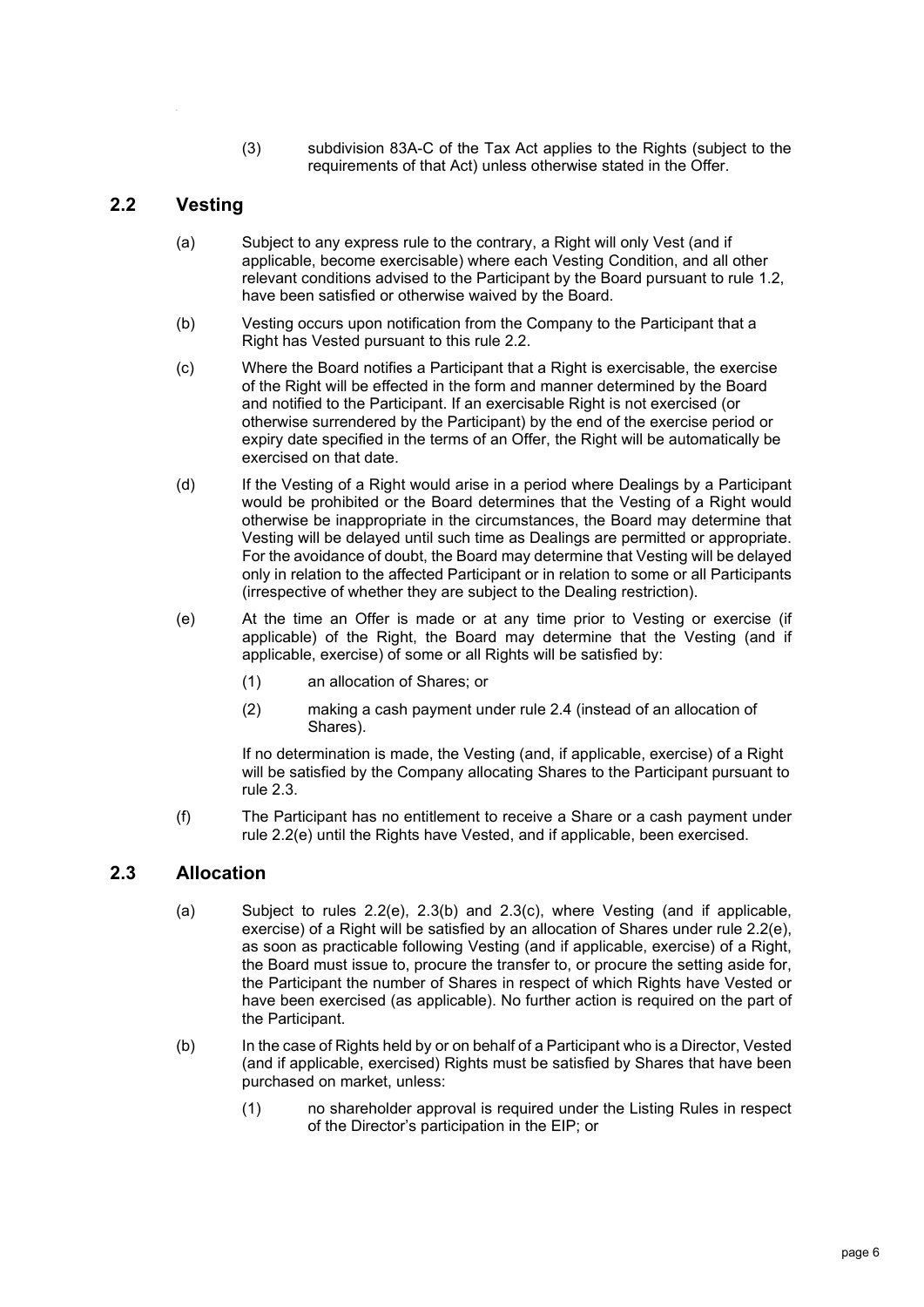- (2) shareholders have approved the Director's participation in the EIP to the extent required under the Listing Rules.
- <span id="page-7-4"></span>(c) If the allocation of a Share would arise in a period where Dealings by a Participant would be prohibited or the Board determines that the allocation of a Share would otherwise be inappropriate in the circumstances, the Board may determine that allocation will be delayed until such time as Dealings are permitted or appropriate.

# <span id="page-7-5"></span><span id="page-7-0"></span>**2.4 Payment of cash equivalent**

- (a) Where the Board exercises its discretion under rule [2.2\(e\)](#page-6-2) to make a cash payment to a Participant in lieu of an allocation of Shares, the Company must pay to the Participant an amount in Australian dollars (or any other currency determined by the Board in its absolute discretion) equivalent to the value of the Shares underlying the relevant Rights that the Board determines will be settled by making a cash payment.
- (b) The amount of the cash payment referred to in rule [2.4\(a\)](#page-7-5) will be calculated by multiplying the number of Shares underlying the Rights that the Board determines will be settled by making a cash payment by the Current Market Price.
- (c) If the Board determines that the payment under rule [2.4\(a\)](#page-7-5) is to be made in a currency other than Australian dollars, unless the Board determines otherwise, the foreign exchange rate applied will be the average closing exchange rate of the relevant currency for the 5 days prior to the date of Vesting (or, if applicable, exercise).

## <span id="page-7-1"></span>**2.5 Lapse of Rights**

- (a) A Right will lapse upon the earliest to occur of:15 years after the date on which the Rights were allocated to the Participant, or any other date nominated as the expiry date in the Offer, other than a Vested but unexercised Right which will be automatically exercised on the applicable expiry date;
- (b) the Right lapsing in accordance with a provision of these Rules (including in accordance with a term of an Offer);
- (c) failure to meet a Vesting Condition or any other condition applicable to the Right within the Vesting Period; or
- (d) the receipt by the Company of a notice in writing from a Participant to the effect that the Participant has elected to surrender the Right.

# <span id="page-7-2"></span>**3 Options**

## <span id="page-7-3"></span>**3.1 Grant**

- (a) Where an Eligible Employee has accepted an Offer to participate in a grant of Options in accordance with rule [1.3\(a\),](#page-5-4) the Board will, subject to its discretion under rule [1.3\(b\),](#page-5-5) grant Options to the Eligible Employee.
- (b) Unless the Board determines otherwise or otherwise stated in the Offer:
	- (1) no payment is required for the grant of an Option; and
	- (2) Options may not be registered in any name other than that of the Eligible Employee; and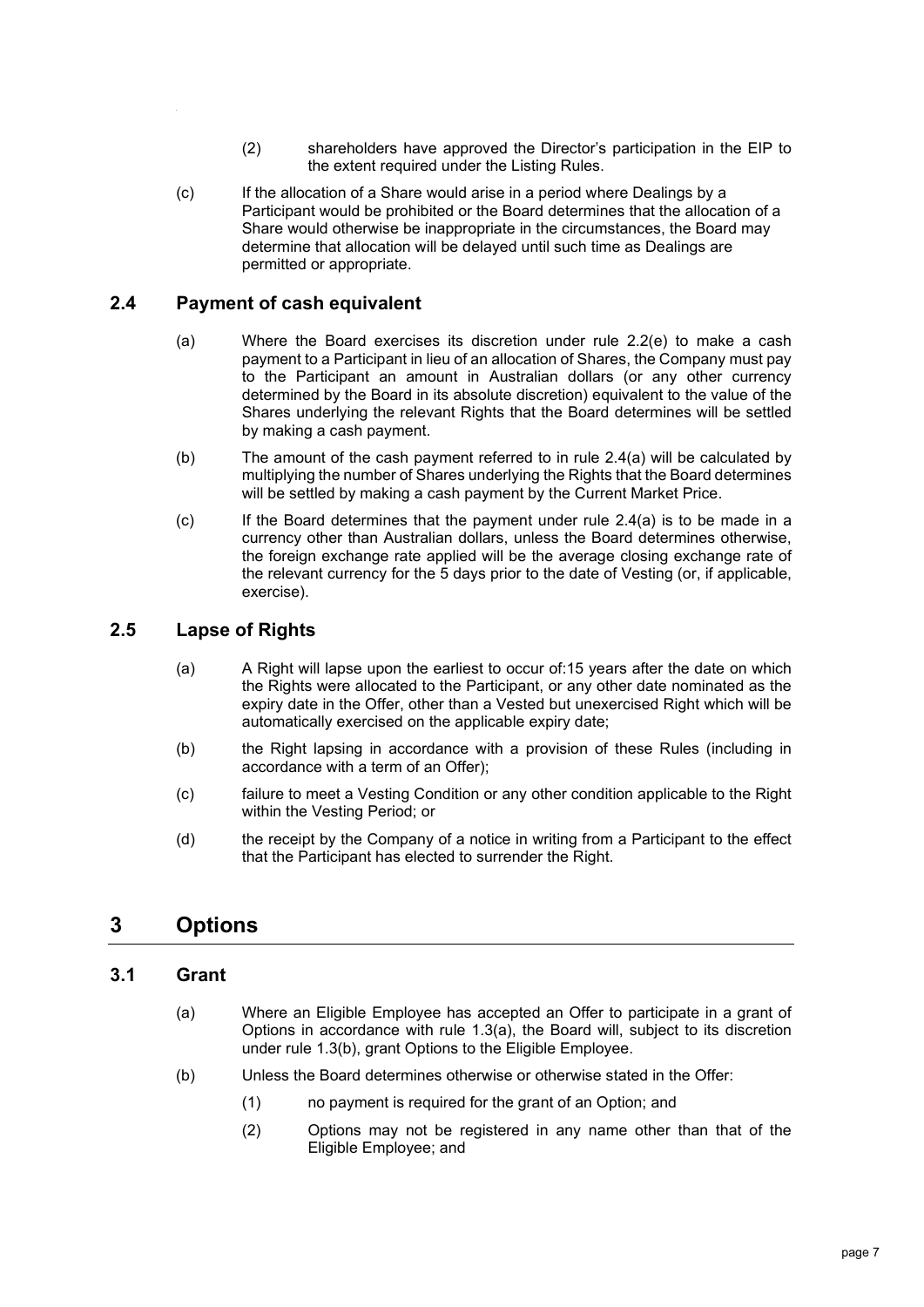(3) subdivision 83A-C of the Tax Act applies to the Options (subject to the requirements of that Act).

# <span id="page-8-0"></span>**3.2 Vesting**

- (a) Subject to any express rule to the contrary, an Option will only Vest and become exercisable where each Vesting Condition, and all other relevant conditions advised to the Participant by the Board pursuant to rule [1.2,](#page-4-3) have been satisfied or otherwise waived by the Board.
- (b) Vesting occurs upon notification from the Company to the Participant that an Option has Vested pursuant to this rule [3.2.](#page-8-0)
- (c) The exercise of an Option will be effected in the form and manner determined by the Company and, subject to rule [3.4,](#page-9-0) must be accompanied by payment of the relevant Exercise Price (if any) either in cleared funds or via any cashless exercise mechanism. The Company will notify the Participant of the process for exercise of Options that Vest, including any cashless exercise mechanism available to the Participant.
- (d) If the Vesting of an Option would arise in a period where Dealings by a Participant would be prohibited, or the Board determines that the Vesting of an Option would otherwise be inappropriate in the circumstances, the Board may determine that Vesting will be delayed until such time as Dealings are permitted or appropriate. For the avoidance of doubt, the Board may determine that Vesting will be delayed only in relation to the affected Participant or in relation to some or all Participants (irrespective of whether they are subject to the Dealing restriction).
- <span id="page-8-2"></span>(e) At the time an Offer is made or at any time prior to exercise of the Option, the Board may determine that the exercise of some or all Options will be satisfied by:
	- (1) an allocation of Shares; or
	- (2) a cash payment under rule [3.4](#page-9-0) (instead of an allocation of Shares).

If no determination is made, the exercise of an Option will be satisfied by the Company allocating Shares to the Participant.

(f) The Participant has no entitlement to receive a Share or a cash payment under rule [3.2\(e\)](#page-8-2) until the Options have been exercised.

## <span id="page-8-1"></span>**3.3 Allocation following exercise**

- (a) Subject to rules [3.3\(b\)](#page-8-3) and [3.3\(c\),](#page-9-4) where exercise of an Option will be satisfied by an allocation of Shares under rule [3.2\(e\)](#page-8-2) as soon as practicable following the exercise of an Option, the Board must issue to, procure the transfer to, or procure the setting aside for, the Participant the number of Shares in respect of which Options have been exercised (adjusted as appropriate where a cashless exercise mechanism has been utilised by the Participant). No further action is required on the part of the Participant.
- <span id="page-8-3"></span>(b) In the case of Options held by or on behalf of a Participant who is a Director, Vested Options must be satisfied by Shares that have been purchased on market, unless:
	- (1) no shareholder approval is required under the Listing Rules in respect of the Director's participation in the EIP; or
	- (2) shareholders have approved the Director's participation in the EIP to the extent required under the Listing Rules.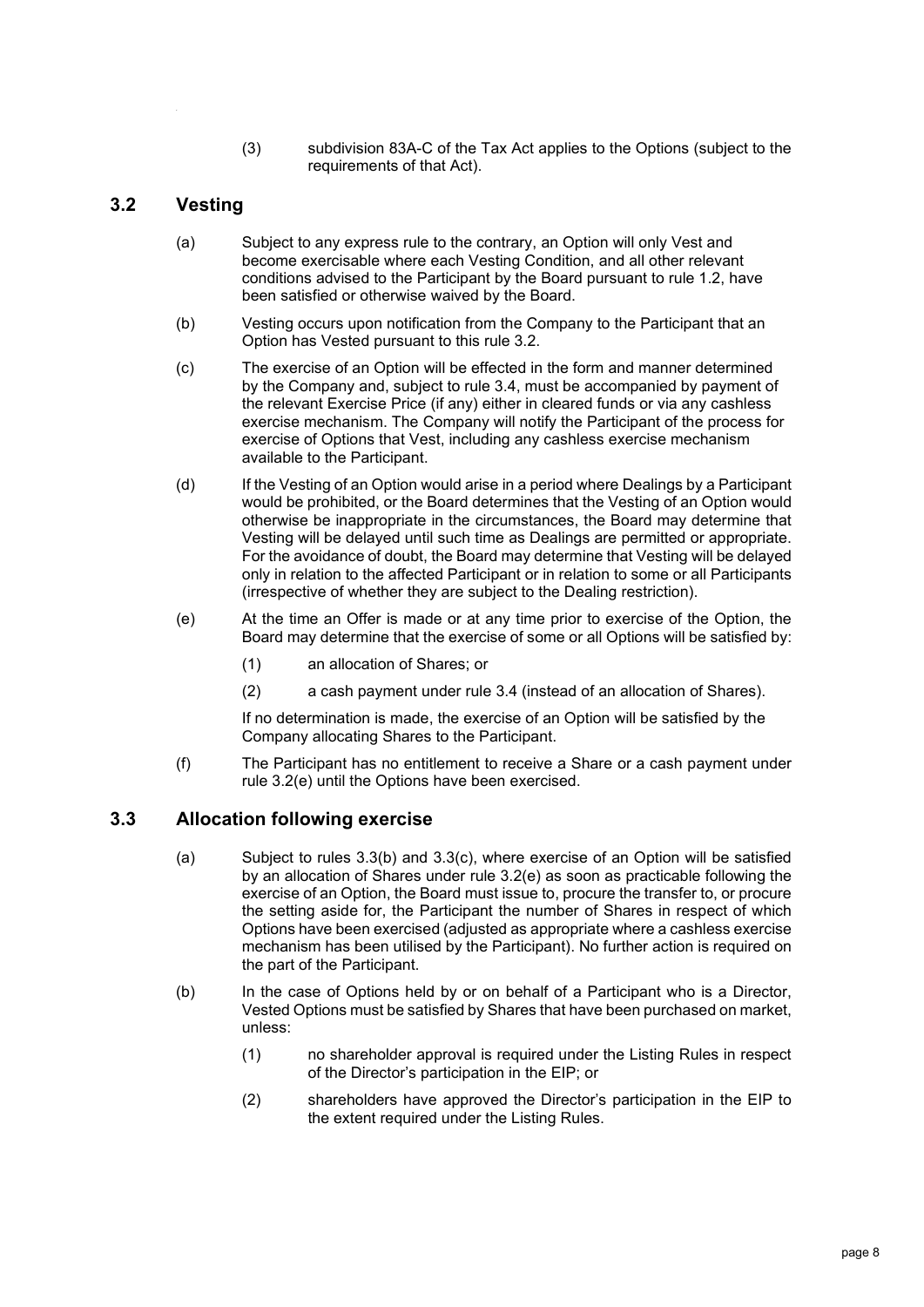<span id="page-9-4"></span>(c) If the allocation of a Share would arise in a period where Dealings by a Participant would be prohibited or the Board determines that the allocation of a Share would otherwise be inappropriate in the circumstances, the Board may determine that allocation will be delayed until such time as Dealings are permitted or appropriate.

# <span id="page-9-0"></span>**3.4 Payment of cash equivalent**

- <span id="page-9-6"></span>(a) Where the Board exercises its discretion under rule [3.2\(e\)](#page-8-2) to make a cash payment to a Participant in lieu of an allocation of Shares, the Company must as soon as reasonably practicable, pay to the Participant an amount in Australian dollars (or any other currency determined by the Board in its absolute discretion) determined under rule [3.4\(b\).](#page-9-5)
- <span id="page-9-5"></span>(b) The amount of the cash payment referred to in rule [3.4\(a\)](#page-9-6) will be calculated by multiplying the number of Shares underlying the Options that the Board determines will be settled by making a cash payment by the Current Market Price, less any Exercise Price that would otherwise have been payable in respect of those Options.
- (c) If the Board determines that the payment under rule [3.4\(a\)](#page-9-6) is to be made in a currency other than Australian dollars, unless the Board determines otherwise, the foreign exchange rate applied will be the average closing exchange rate of the relevant currency for the 5 days prior to the date of exercise.

# <span id="page-9-1"></span>**3.5 Lapse of Options**

An Option will lapse upon the earliest to occur of:

- (a) 15 years after the date on which the Options were allocated to the Participant, or any other date nominated as the expiry date in the Offer (unless the Board determines that the Options will be exercised on the expiry date by way of a cashless exercise mechanism);
- (b) the Option lapsing in accordance with a provision of these Rules (including in accordance with a term of an Offer);
- (c) failure to meet a Vesting Condition or any other condition applicable to the Option within the Vesting Period; or
- (d) the receipt by the Company of a notice in writing from a Participant to the effect that the Participant has elected to surrender the Option.

# <span id="page-9-2"></span>**4 Restricted Shares**

## <span id="page-9-3"></span>**4.1 Allocation**

- (a) After an Eligible Employee has accepted an Offer to participate in a grant of Restricted Shares in accordance with rule [1.3\(a\),](#page-5-4) the Board must, subject to its discretion under rule [1.3\(b\)](#page-5-5) and rule [4.1\(b\),](#page-10-3) allocate the Restricted Shares in accordance with any timeframe specified in the Offer by either:
	- (1) issuing Restricted Shares to;
	- (2) procuring the transfer of Restricted Shares to; or
	- (3) procuring the setting aside of Restricted Shares for,

the Eligible Employee.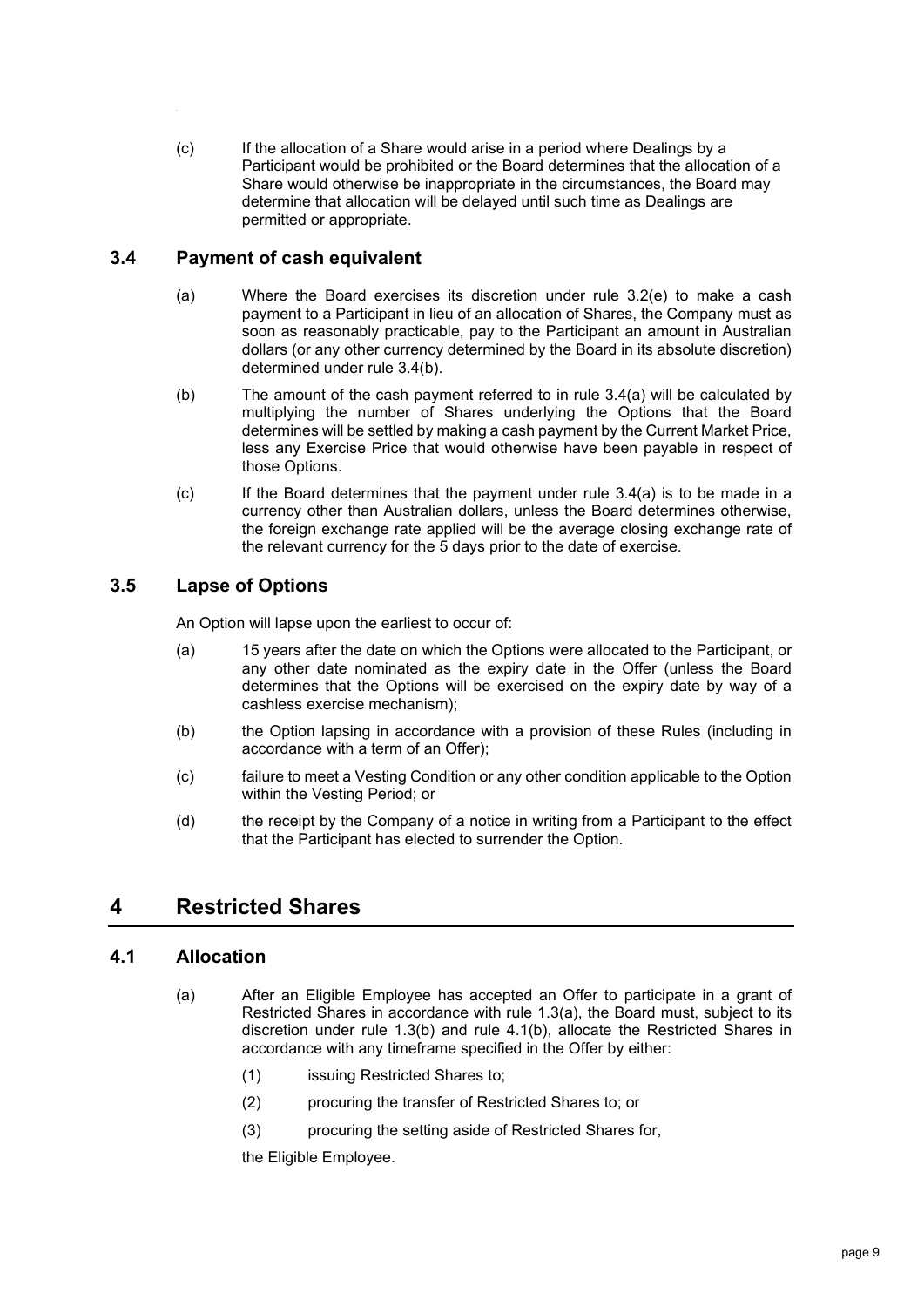- <span id="page-10-3"></span>(b) If the allocation of a Restricted Share would arise in a period where Dealings by a Participant would be prohibited or the Board determines that the allocation of a Restricted Share would otherwise be inappropriate in the circumstances, the Board may determine that allocation will be delayed until such time as Dealings are permitted or appropriate. For the avoidance of doubt, the Board may determine that allocation will be delayed only in relation to the affected Participant or in relation to some or all Participants (irrespective of whether they are subject to the Dealing restriction).
- (c) Unless the Board determines otherwise:
	- (1) no payment is required for the grant of a Restricted Share (other than a Restricted Share purchased pursuant to rule [4.2\)](#page-10-0); and
	- (2) Restricted Shares may not be registered in any name other than that of the Eligible Employee or the Trustee.

# <span id="page-10-0"></span>**4.2 Restricted Shares purchased by salary sacrifice**

Notwithstanding anything else in these Rules:

- (a) Offers of Restricted Shares made pursuant to this rule [4.2](#page-10-0) constitute Offers made under a separate salary sacrifice provision of these Rules.
- (b) Subdivision 83A-C of the Tax Act applies to Offers made pursuant to this separate salary sacrifice provision of these Rules.
- (c) Offers made pursuant to this separate provision will allow a Participant to agree to acquire Restricted Shares in return for a reduction in the Participant's pre-tax remuneration that would not have happened apart from that Offer of not more than A\$5,000 per year ending 30 June (or such other amount specified by subsection 83A-105(4) of subdivision 83A-C of the Tax Act to be the maximum amount of discount to which that subsection can apply).

## <span id="page-10-1"></span>**4.3 Restricted Shares that are tax-exempt**

Notwithstanding anything else in these Rules:

- (a) Offers of Restricted Shares made pursuant to this rule [4.3](#page-10-1) constitute Offers made under a separate tax-exempt provision of these Rules.
- (b) Subdivision 83A-B of the Tax Act applies to Offers made pursuant to this tax exempt provision of these Rules.
- (c) A Restricted Share allocated to a Participant under this rule [4.3](#page-10-1) will be subject to a restriction period from the date that the Restricted Shares are allocated until the earlier of:
	- (1) the date that is three years from the date of allocation (or such other period that may be required under Subdivision 83A-B of the Tax Act, including such earlier time as the Commissioner of Taxation allows in accordance with section 83A-45(5) of the Tax Act); and
	- (2) the date on which the Participant ceases to be employed by the Group.
- (d) Restricted Shares allocated to a Participant under this tax-exempt provision of the Rules cannot be forfeited.

#### <span id="page-10-4"></span><span id="page-10-2"></span>**4.4 Cessation of restrictions**

(a) Subject to any express rule to the contrary, a Share only ceases to be a Restricted Share (i.e. Vests) where: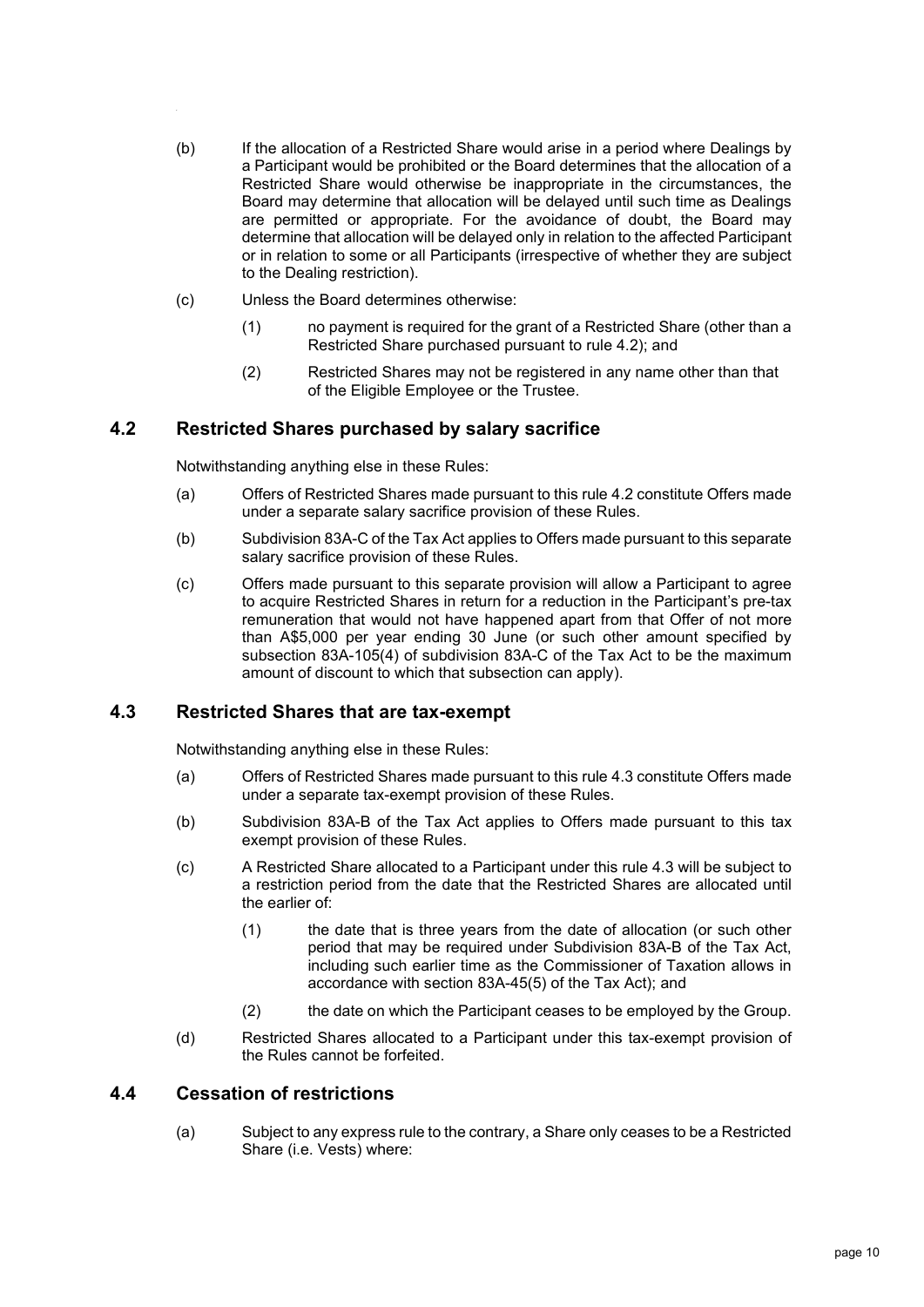- (1) the Vesting Period and each other relevant condition (including all Vesting Conditions) advised to the Participant by the Board pursuant to rule [1.2](#page-4-3) have been satisfied or otherwise waived by the Board; and
- (2) the Company notifies the Participant that the restrictions in respect of the Restricted Share have ceased or no longer apply.
- (b) Subject to the terms of an Offer and the Group Securities Dealing Policy, when a Share ceases to be a Restricted Share, all restrictions on disposing of, or otherwise Dealing with, that Share, as set out in these Rules or the terms of an Offer, will cease.
- (c) If the Vesting of a Restricted Share would arise in a period where Dealings by a Participant would be prohibited or would otherwise be inappropriate in the circumstances, the Board may determine that Vesting will be delayed until such time as Dealings are permitted or appropriate. For the avoidance of doubt, the Board may determine that Vesting will be delayed only in relation to the affected Participant or in relation to some or all Participants (irrespective of whether they are subject to the Dealing restriction).
- (d) Unless provided otherwise in the terms of an Offer, when a Share that is held by the Trustee on behalf of a Participant ceases to be a Restricted Share, the Trustee will continue to hold the Share on trust on behalf of the Participant until such time as the Participant, or the Company on behalf of the Participant, directs the Trustee to:
	- (1) transfer the Share into the Participant's name or:
		- (A) to another account the Participant nominates; or
		- (B) to an account to be held on the Participant's behalf; or
	- (2) sell the Share and pay the proceeds of sale (net of any applicable brokerage, commission, stamp duty or other transaction costs) to the Participant.

#### <span id="page-11-0"></span>**4.5 Forfeiture of Restricted Shares**

Subject to rule [4.3\(d\),](#page-10-4) a Restricted Share will be forfeited upon the earliest to occur of the:

- (a) Restricted Share being forfeited in accordance with a provision of these Rules (including in accordance with a term of an Offer);
- (b) failure to meet a Vesting Condition or any other condition applicable to the Restricted Share within the Vesting Period; or
- (c) receipt by the Company of a notice in writing from a Participant to the effect that the Participant has elected to surrender the Restricted Share.

# **PART C**

# <span id="page-11-2"></span><span id="page-11-1"></span>**5 Prohibited Dealings**

- (a) Subject to the Group Securities Dealing Policy, any Dealing in respect of an Incentive Security prior to Vesting is prohibited unless:
	- (1) the Board determines otherwise; or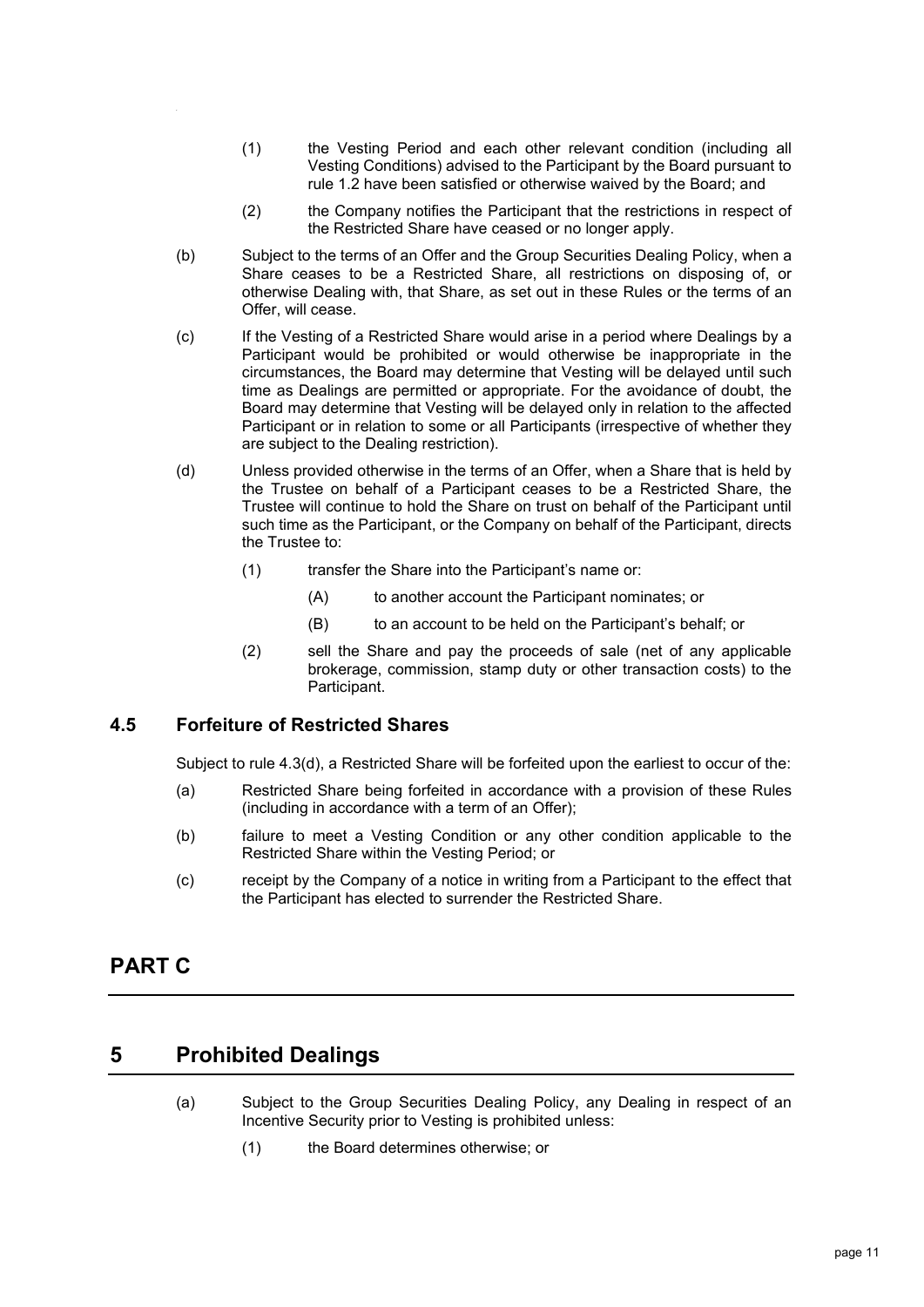- (2) the Dealing is required by law and the Participant has provided satisfactory evidence to the Company of that fact.
- (b) Where, in the opinion of the Board, a Participant Deals with a Right or an Option in contravention of rule [5\(a\),](#page-11-2) the Right or Option will immediately lapse.
- (c) Where, in the opinion of the Board, the Participant (or the Trustee at the Participant's direction) Deals with a Restricted Share in contravention of rul[e 5\(a\),](#page-11-2) the Restricted Share is deemed to immediately be forfeited.
- <span id="page-12-1"></span>(d) The Board may, at its discretion, impose restrictions on Dealing in respect of any Shares allocated under the EIP (including upon Vesting or exercise of Rights or Options or at the request of the Participant) and may implement any procedure it considers appropriate to enforce such restrictions. Where a Participant requests that the Board impose restrictions on Dealing in respect of any Shares, the Board has the discretion to accept or reject such a request.

# <span id="page-12-0"></span>**6 Preventing inappropriate benefits**

- (a) The Board may do any of the things in rul[e 6\(b\)](#page-13-0) where, in the opinion of the Board:
	- (1) a Participant:
		- (A) has acted fraudulently or dishonestly;
		- (B) has engaged in gross misconduct;
		- (C) has engaged in an act which has brought the Company, the Group or any Group company into disrepute or may negatively impact the Company's, Group's or any Group company's reputation;
		- (D) has breached their duties or obligations to the Group (including acting in breach of the terms and conditions of their employment or the Group's Code of Conduct; or
		- (E) owes money or a debt to the Company or a Group company and has not otherwise agreed to an alternative arrangement with the Company or Group company (as applicable) to settle the debt owed;
		- (F) is convicted of an offence or has a judgment entered against them in connection with the affairs of the Group; or
	- (2) there is a Financial Misstatement Circumstance; or
	- (3) a Participant's Incentive Securities Vest or may Vest as a result of the fraud, dishonesty, negligence or breach of duties or obligations of any other person (including a breach by that person of the terms and conditions of their employment or the Group's Code of Conduct) and, in the opinion of the Board, the Incentive Securities will not or would not have otherwise Vested; or
	- (4) a significant unexpected or unintended consequence or outcome has occurred which impacts the Group or a Group company, including where the original expected performance outcomes which the Incentive Securities were intended to promote have not been realised; or
	- (5) the Company (or another Group company) is required or entitled to reclaim remuneration from a Participant or reduce a Participant's remuneration outcome under one or more of the following: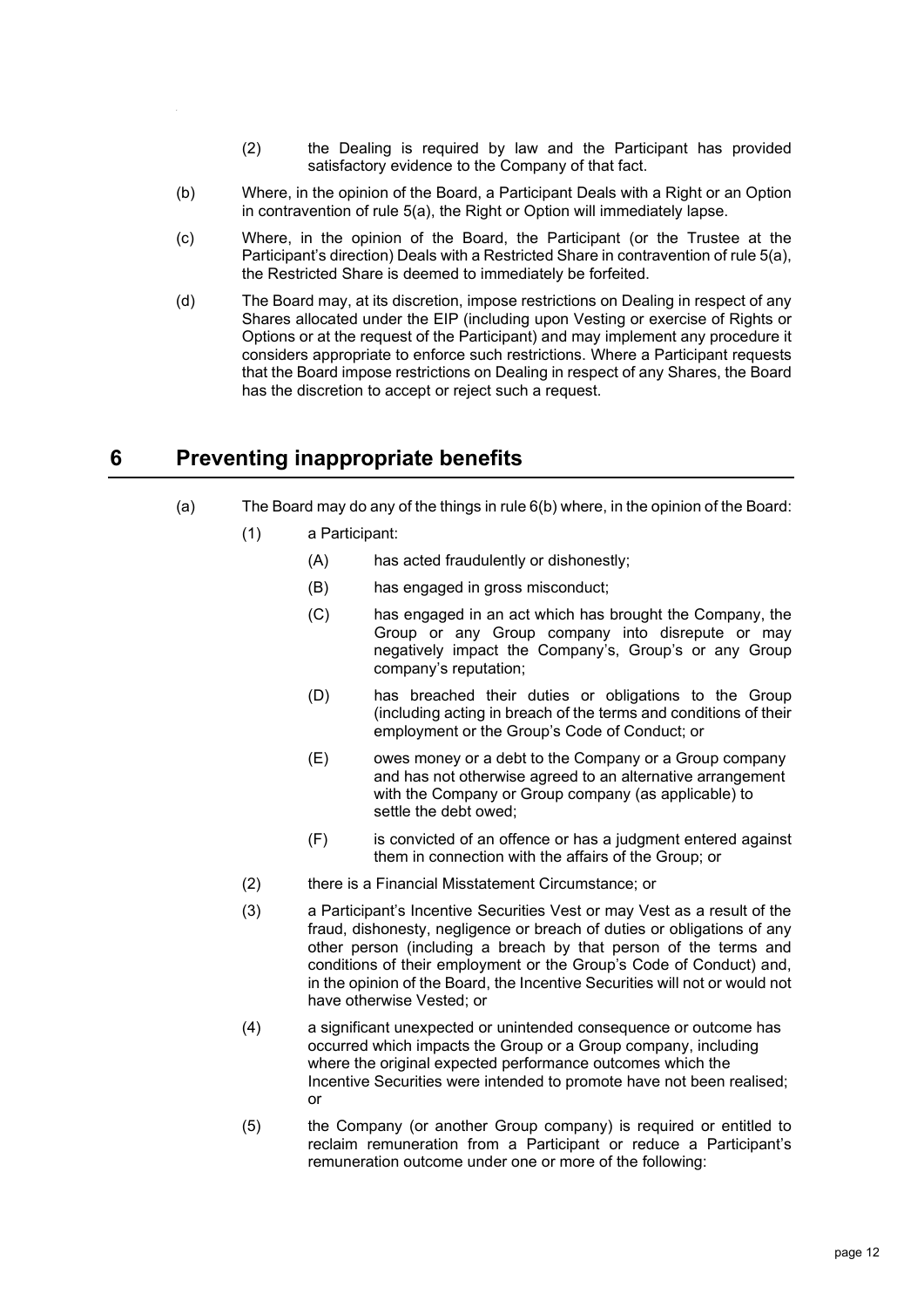- (A) law;
- (B) regulation, including a direction or guidance from a regulator;
- (C) contract; or
- (D) Company or Group policy (as amended from time to time); or
- (6) Vesting of some or all of the Participant's unvested Incentive Securities is not justified or supportable, having regard to any one or more of the following:
	- (A) the personal performance and/or conduct of a Participant;
	- (B) the performance of the business unit or function in which the Participant is employed or for which they have accountability, or which is relevant in relation to the Participant's role;
	- (C) the performance of the Group; or
	- (D) any other factor which the Board reasonably determines is appropriate to take into account in relation to the Participant's entitlements under the EIP; or
- (7) any additional circumstance specified in an Offer.
- <span id="page-13-0"></span>(b) Subject to rule [4.3\(d\),](#page-10-4) the Board may determine that any or all of the following occur:
	- (1) some or all of the following held by or on behalf of the Participant:
		- (A) unvested Rights or Options;
		- (B) Vested but unexercised Rights or Options; and/or
		- (C) Restricted Shares and/or Shares allocated under this EIP,

will lapse or be deemed to be forfeited (as the case may be), and/or

- (2) a Participant must pay or repay (as the case may be) to the Company as a debt:
	- (A) all or part of the net proceeds of sale where Shares allocated under the EIP have been sold;
	- (B) any cash payment received under the EIP; and/or
	- (C) any dividends or distributions received in respect of Shares allocated under the EIP; and/or
- (3) the restrictions on disposing or otherwise Dealing with a Participant's Restricted Shares are extended.
- <span id="page-13-1"></span>(c) In circumstances where:
	- (1) the Board is considering the application of this rule [6;](#page-12-0)
	- (2) a Participant is under investigation by the Group, a Group company or an external third party (including a regulator); or
	- (3) such other circumstances specified in an Offer,
	- the Board may determine that any or all of the following will occur:
	- (4) the Vesting, exercise and/or allocation of a Participant's Incentive Securities be delayed or suspended (as appropriate) until such time as the Board determines (including until the final conclusion of any investigation under rule [6\(c\)\(2\)\)](#page-13-1); or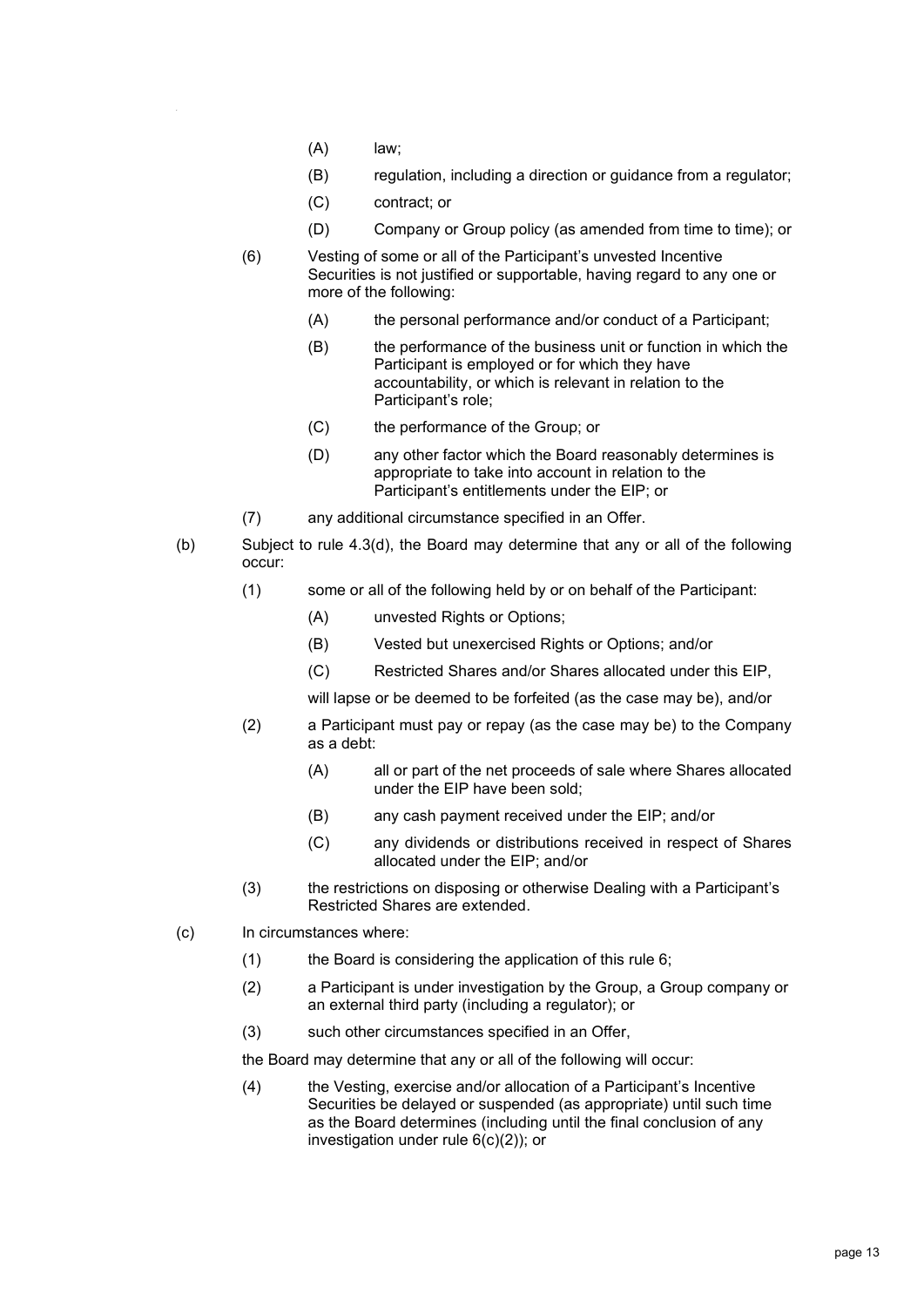- (5) the restrictions on disposing or otherwise Dealing with a Participant's Restricted Shares are extended.
- (d) The Board may specify in an Offer additional circumstances in which a Participant's entitlement to Incentive Securities or Shares or cash received on vesting of Incentive Securities may be reduced or extinguished.

# <span id="page-14-0"></span>**7 Discretion regarding Vesting**

The Board may in its absolute discretion apply an adjustment (upwards or downwards) to the number of a Participant's Incentive Securities that Vest based on application of the Vesting Conditions and any other relevant conditions. In exercising this discretion, the Board may have regard to one or more of the following considerations:

- (a) the personal performance of a Participant;
- (b) the performance of the division or function in which the Participant is employed or for which they have accountability, or which is relevant in relation to the Participant's role;
- (c) the performance of the Group or any Group company; and
- (d) any other factor which the Board reasonably determines is appropriate to take into account in relation to the Participant's Incentive Securities.

Where the Board applies its discretion to reduce the number of a Participant's Incentive Securities that vest, those Incentive Securities that would otherwise have vested will instead lapse or be forfeited (as applicable).

# <span id="page-14-1"></span>**8 Forfeiture of Shares**

- (a) Where Shares (including Restricted Shares) are forfeited in accordance with these Rules and the Shares are held by the Participant, the Participant is deemed to have agreed to dispose of their legal and/or beneficial interest (as appropriate) in such Shares for nil consideration and the Shares will be transferred into the name of the Company's nominee who will then hold full legal and beneficial title to those Shares subject to clause 4.3(d).
- (b) Where Shares (including Restricted Shares) are forfeited in accordance with these Rules and the Shares are held by the Trustee, the Participant's rights in the Shares will be extinguished for nil consideration and the Shares will be held as general trust property in accordance with the terms of the Trust Deed. The Board may, at any time in the future, direct the Trustee to hold the Shares for the benefit of a different or new Participant.
- (c) Where a Participant forfeits Shares allocated to him or her on exercise of Options pursuant to these Rules, the Company may, but need not, repay to the Participant any Exercise Price paid by the Participant in respect of the forfeited Shares.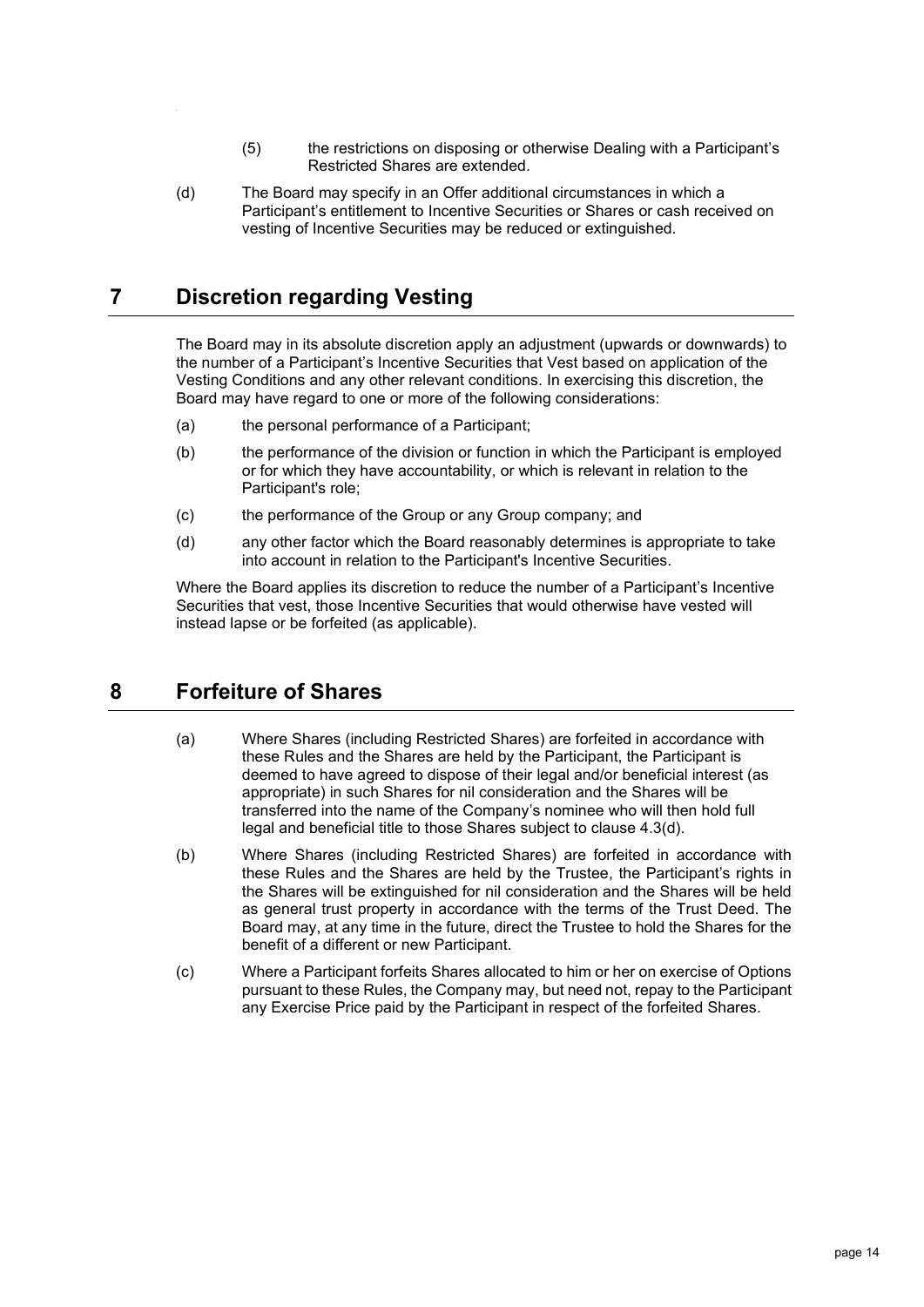# <span id="page-15-0"></span>**9 Cessation of employment**

# <span id="page-15-1"></span>**9.1 Board discretion on cessation**

- (a) Subject to rules [9.1\(b\)](#page-15-3) and [9.1\(c\),](#page-15-4) unless the Board determines otherwise, either prior to or within 60 days of the Participant ceasing to be an employee of the Group, any unvested Incentive Securities will remain on foot and will not Vest or lapse as a result of the Participant ceasing employment, and these Rules and the relevant conditions advised to the Participant by the Board pursuant to rule [1.2](#page-4-3) (including any Vesting Conditions) continue to apply as though the Participant had not ceased employment.
- <span id="page-15-3"></span>(b) The Board, in its discretion, may determine that some or all of a Participant's unvested Incentive Securities, as applicable:
	- (1) lapse;
	- (2) are forfeited;
	- (3) Vest (immediately or subject to conditions);
	- (4) are only exercisable for a prescribed period and will otherwise lapse; and/or
	- (5) are no longer subject to some or any of the restrictions (including any Vesting Condition) that previously applied,

as a result of the Participant ceasing to be an employee of the Group.

- <span id="page-15-4"></span>(c) The Board may specify in the Offer to the Participant (in accordance with rule [1.2\)](#page-4-3) how the Participant's Incentive Securities will be treated on cessation of employment. The applicable treatment may vary depending on the circumstances in which the Participant's employment ceases. In specifying a cessation treatment to apply to an Offer, the Board may preserve some or all of its discretion under rule [9.1\(b\).](#page-15-3)
- (d) Notwithstanding anything else in this rule [9,](#page-15-0) where:
	- (1) a Participant ceases their employment with a Group company; and
	- (2) the reason for the cessation is due to the transfer of the Participant's employment to another Group company or to a joint venture in which a Group company participates,

the Participant will be treated as though their employment did not cease and rules [9.1\(b\)](#page-15-3) and [9.2](#page-15-2) do not apply, unless the Board determines otherwise.

#### <span id="page-15-6"></span><span id="page-15-2"></span>**9.2 Post cessation discretions**

- <span id="page-15-5"></span>(a) The Board may exercise any of the post cessation discretions in rule [9.2\(b\)](#page-16-3) in respect of a Participant who has:
	- (1) ceased to be employed by the Group; and
	- (2) received or may receive remuneration or favourable treatment under the EIP or any other plan or agreement with the Group in connection with their cessation of employment (including where entitlements Vest or remain on foot after cessation of employment in accordance with their terms),

where the Board determines in good faith that:

(3) the Participant has breached a Post Cessation Covenant; or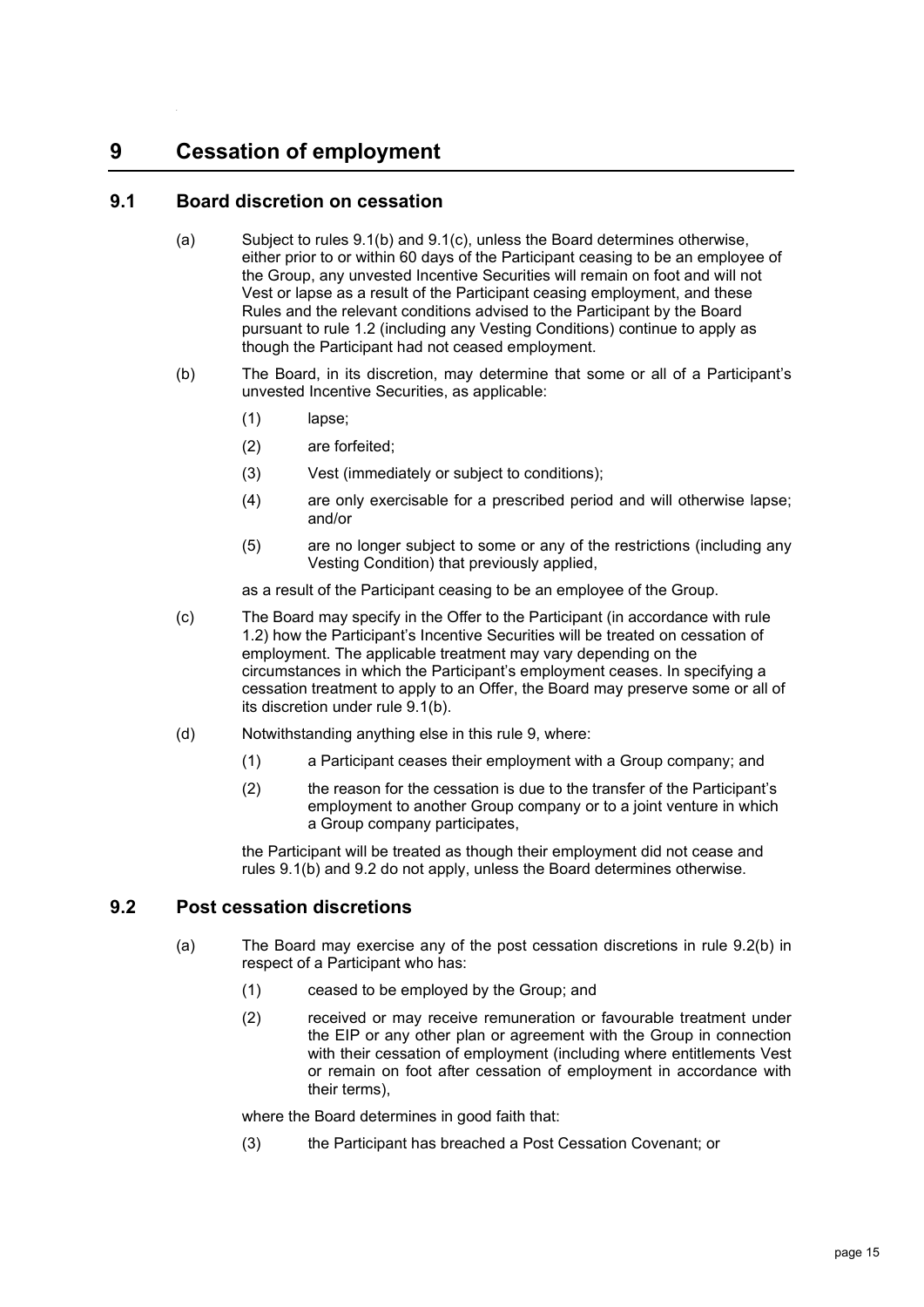- (4) a change in the Participant's circumstances since they ceased to be employed by the Group means it is no longer appropriate for the Participant to retain the benefits outlined in rule [9.2\(a\)\(2\)](#page-15-5) above. These circumstances may include, for example, where the Participant commences employment with a Competitor, or where the Participant purported to retire from the workforce and subsequently recommences employment.
- <span id="page-16-3"></span>(b) For the purposes of rule [9.2\(a\),](#page-15-6) the Board may do any one or more of the following:
	- (1) deem any unvested Incentive Securities of the Participant to have lapsed or be forfeited with effect from the date determined by the Board;
	- (2) deem all or any Shares (including Restricted Shares) allocated under the EIP that are still held by or on behalf of the Participant to be forfeited subject to clause 4.3(d);
	- (3) where any Shares allocated to a Participant under the EIP (including on Vesting of Incentive Securities) have been sold by or on behalf of the Participant, require the Participant to pay all or part of the net proceeds of that sale to the Company as a debt; and/or
	- (4) where cash has been allocated to a Participant on Vesting of Incentive Securities, including in the form of a dividend or dividend equivalent payment made under rule [12.2,](#page-19-2) require the Participant to repay all or part of the cash to the Company as a debt.

#### <span id="page-16-0"></span>**9.3 Approved leave of absence**

Subject to applicable laws, at the discretion of the Board, a Participant who is granted an approved leave of absence and who exercises their right to return to work under any applicable award, enterprise agreement, other agreement, statute or regulation may be treated as not having ceased to be an employee for the purposes of the Rules. Whether a Participant who is granted leave without pay is deemed to have ceased employment will be determined with reference to the Group's policies and any applicable laws.

# <span id="page-16-1"></span>**10 Change of Control**

# <span id="page-16-5"></span><span id="page-16-2"></span>**10.1 Change of Control Events**

- (a) Where there is a Change of Control Event, the Board may, in its absolute discretion, determine that all or a specified number of a Participant's Incentive Securities Vest or cease to be subject to restrictions (as applicable). For the avoidance of doubt:
	- (1) a Change of Control Event does not include an internal reorganisation of the structure, business and/or assets of the Group; and
	- (2) subject to rule [10.1\(b\),](#page-16-4) if the Board does not make a determination pursuant to this rule [10.1\(a\),](#page-16-5) then all of a Participant's Incentive Securities will remain on foot subject to the original terms of grant.
- <span id="page-16-4"></span>(b) Without limiting rule [10.1\(a\),](#page-16-5) where there is an actual change in the Control of the Company then, unless the Board determines otherwise:
	- (1) Restricted Shares will Vest in full and any restrictions on Dealing imposed by the Board on cease to have effect; and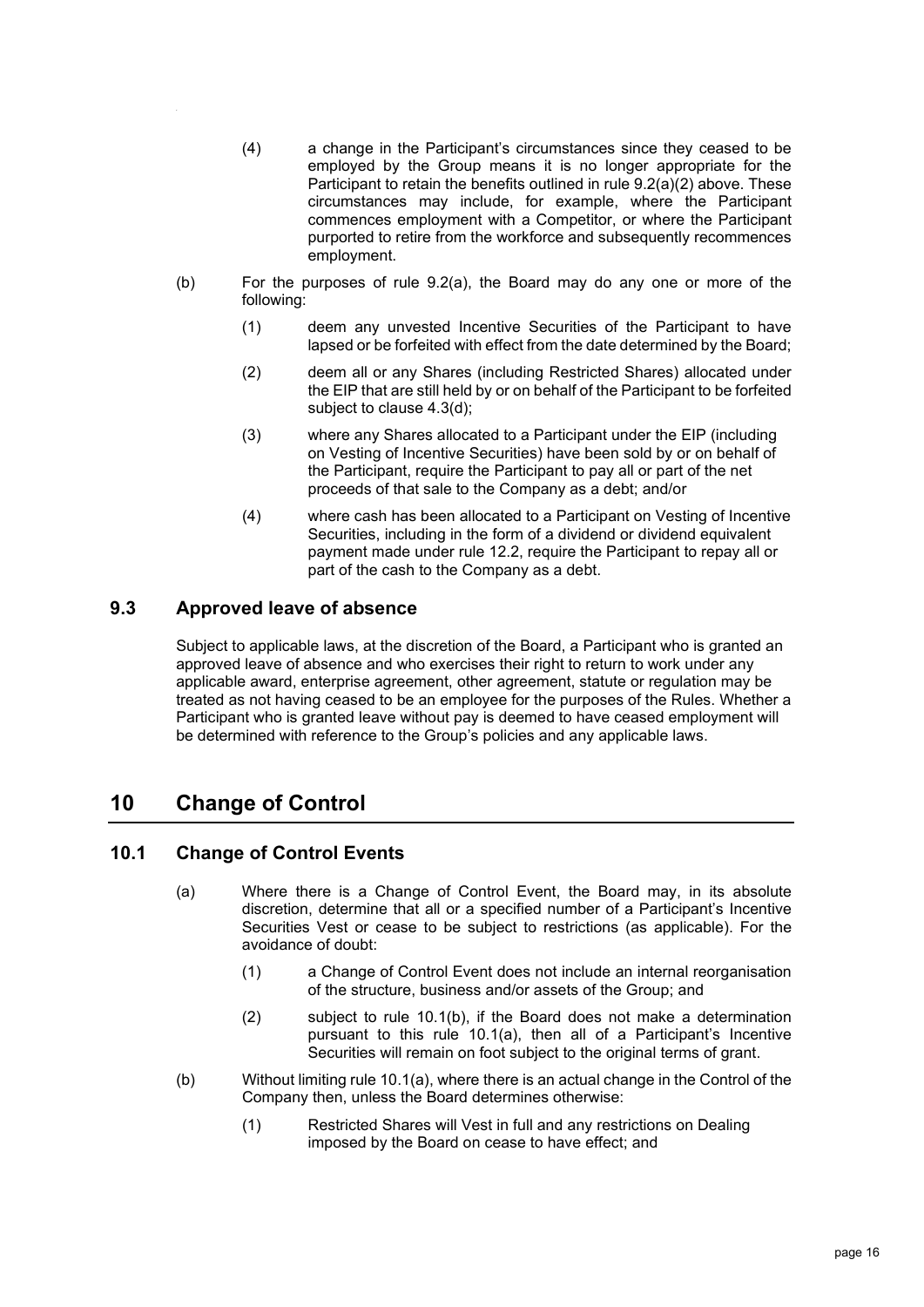- (2) a pro-rata portion of all other unvested Incentive Securities (based on the portion of the Vesting Period that has elapsed and progress against any applicable performance conditions) will immediately Vest.
- (c) Any unvested Incentive Securities that do not Vest under rule [10.1\(a\)](#page-16-5) or [10.1\(b\),](#page-16-4) will lapse, unless the Board determines a different treatment.
- (d) Notwithstanding the default treatment set out in these Rules, the Board may specify in the Offer to the Participant (in accordance with rule [1.2\)](#page-4-3) a particular treatment that will apply to unvested Incentive Securities in the context of a Change of Control Event or a change of Control.

# <span id="page-17-0"></span>**10.2 Notification of Vesting**

Where some or all of a Participant's Incentive Securities Vest pursuant to rule [10.1,](#page-16-2) the Board will, as soon as reasonably practicable, give written notice to each Participant of the number of Incentive Securities that have Vested.

## <span id="page-17-3"></span><span id="page-17-1"></span>**10.3 Treatment of Vested Incentive Securities**

- (a) The Board has the discretion to determine the treatment of all Vested Incentive Securities (including those that Vest in accordance with rule [10.1\)](#page-16-2) where a Change of Control Event occurs.
- (b) Without limiting rule [10.3\(a\),](#page-17-3) where there is an actual change in the Control of the Company then, unless the Board determines otherwise:
	- (1) all Vested Options and Rights that are exercisable will be exercisable for a period of 6 months from the actual change in the Control of the Company and will lapse if not exercised within the specified period; and
	- (2) any restrictions on Dealing imposed by the Board on Vested Incentive Securities will cease to have effect.

# <span id="page-17-4"></span><span id="page-17-2"></span>**10.4 Acquisition of shares in Acquiring Company**

- (a) If:
	- (1) a company (**Acquiring Company**) obtains Control of the Company as a result of a Change of Control Event; and
	- (2) the Company and the Acquiring Company agree,

subject to applicable laws (including the Listing Rules) a Participant may, upon:

- (3) Vesting (and, if applicable, exercise) of Rights; or
- (4) exercise of Options,

be provided with shares of the Acquiring Company or its parent or subsidiary in lieu of Shares in such manner as the Company and the Acquiring Company may agree (including by a replacement security or exchange of Shares issued on Vesting or exercise) and on substantially the same terms and on substantially the same conditions but with any necessary or appropriate adjustments to the number and kind of shares.

(b) If rule [10.4\(a\)](#page-17-4) applies, the Participant appoints the Company as their agent to do anything needed to give effect to this arrangement, including agreeing to become a member of the Acquiring Company or its parent (as applicable).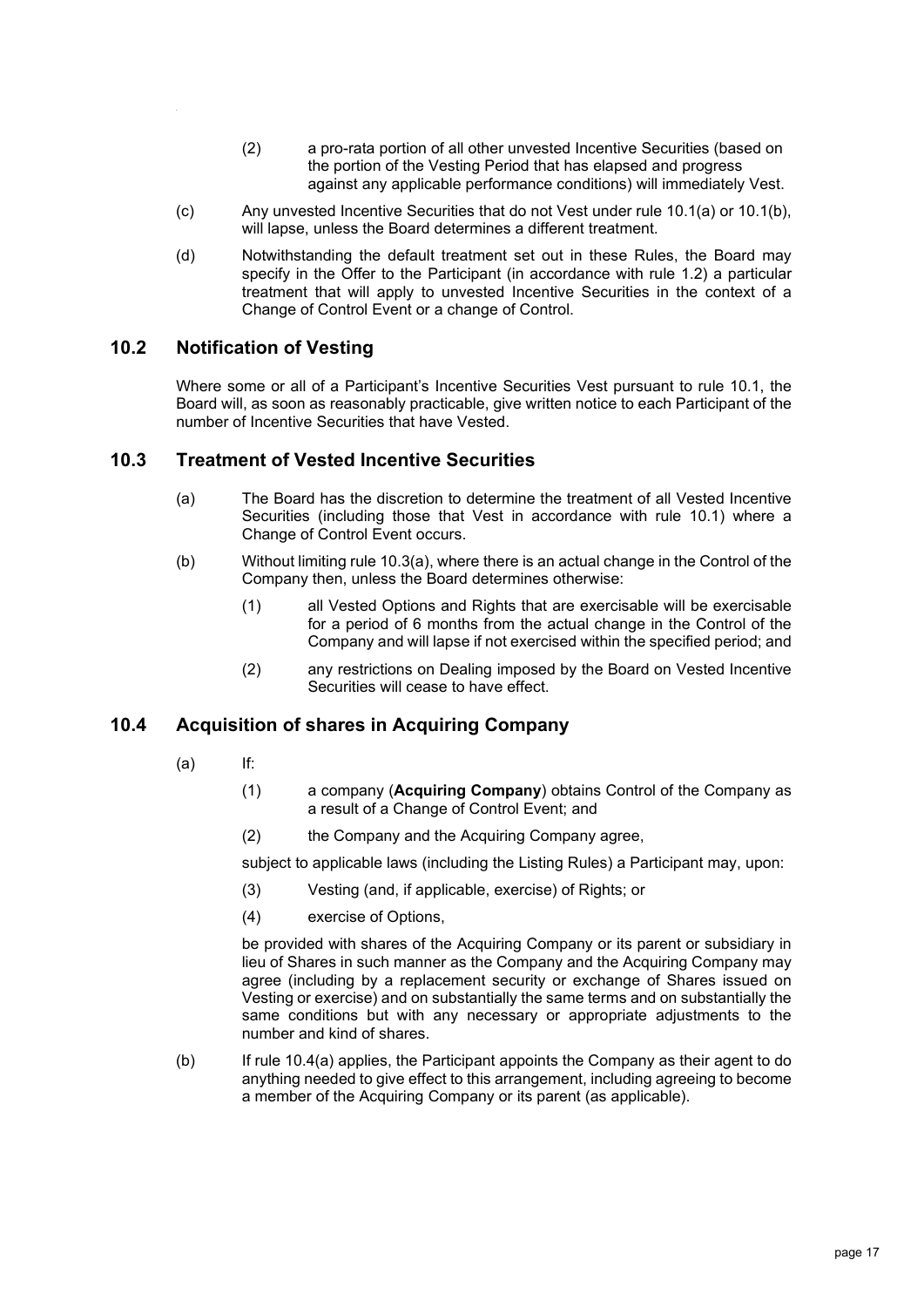# <span id="page-18-2"></span><span id="page-18-0"></span>**10.5 Divestment of material business or subsidiary**

- (a) Where the Company divests a business designated by the Board for this purpose as "material", the Board may make special rules that apply to some or all of the Participant's Incentive Securities.
- (b) Without limiting the Board's discretion in rule [10.5\(a\),](#page-18-2) such rules may include varying the Vesting Condition and/or any other relevant conditions advised to a Participant and deeming that a Participant remains an employee of the Group for a specific period for the purposes of the relevant Offers.
- (c) As soon as reasonably practicable after making any special rules under this rule [10.5,](#page-18-0) the Board will give notice in writing of those special rules to any affected Participant.

Any special rules made under this rule [10.5](#page-18-0) will not be considered amendments for the purposes of rule [14.](#page-21-0)

# <span id="page-18-1"></span>**11 Power to adjust Rights and/or Options and the Exercise Price**

- (a) Options and Rights carry no entitlement to participate in new issues of Shares by the Company prior to Vesting and exercise (if applicable) of the Right or Option.
- <span id="page-18-7"></span>(b) Subject to rule [11\(c\),](#page-18-3) prior to the allocation of Shares (or payment of an equivalent cash amount) to a Participant upon Vesting (and, if applicable, exercise) of Rights or exercise of Options, the Board may grant additional Rights or Options or make any adjustments it considers appropriate to the terms of a Right and/or Option granted to that Participant in order to minimise or eliminate any material advantage or disadvantage to a Participant resulting from a corporate action by, or capital reconstruction in relation to, the Company, including but not limited to any return of capital. Adjustments that may be made include adjustments to:
	- (1) the number of Rights or Options to which the Participant is entitled;
	- (2) the number of Shares to which the Participant is entitled upon Vesting (and, if applicable, exercise) of Rights or exercise of Options;
	- (3) any amount payable on Vesting of Rights (and if applicable exercise) or exercise of Options (including the Exercise Price); or
	- (4) a combination of paragraphs [\(1\),](#page-18-4) [\(2\)](#page-18-5) and/or [\(3\)](#page-18-6) above.
- <span id="page-18-6"></span><span id="page-18-5"></span><span id="page-18-4"></span><span id="page-18-3"></span>(c) Without limiting rule [11\(b\),](#page-18-7) if:
	- (1) Shares are issued pro rata to the Company's shareholders generally by way of a rights issue, Options will be adjusted in accordance with ASX Listing Rule 6.22.2 (or any replacement rule);
	- (2) Shares are issued pro rata to the Company's shareholders generally by way of a bonus issue (other than an issue in lieu of dividends or by way of a dividend reinvestment) involving capitalisation of reserves or distributable profits, Options and Rights will be adjusted in the manner allowed or required by the ASX Listing Rules; or
	- (3) any reorganisation (including consolidation, subdivision, reduction or return) of the issued capital of the Company is effected, Options and Rights will be adjusted in the manner required by the ASX Listing Rules.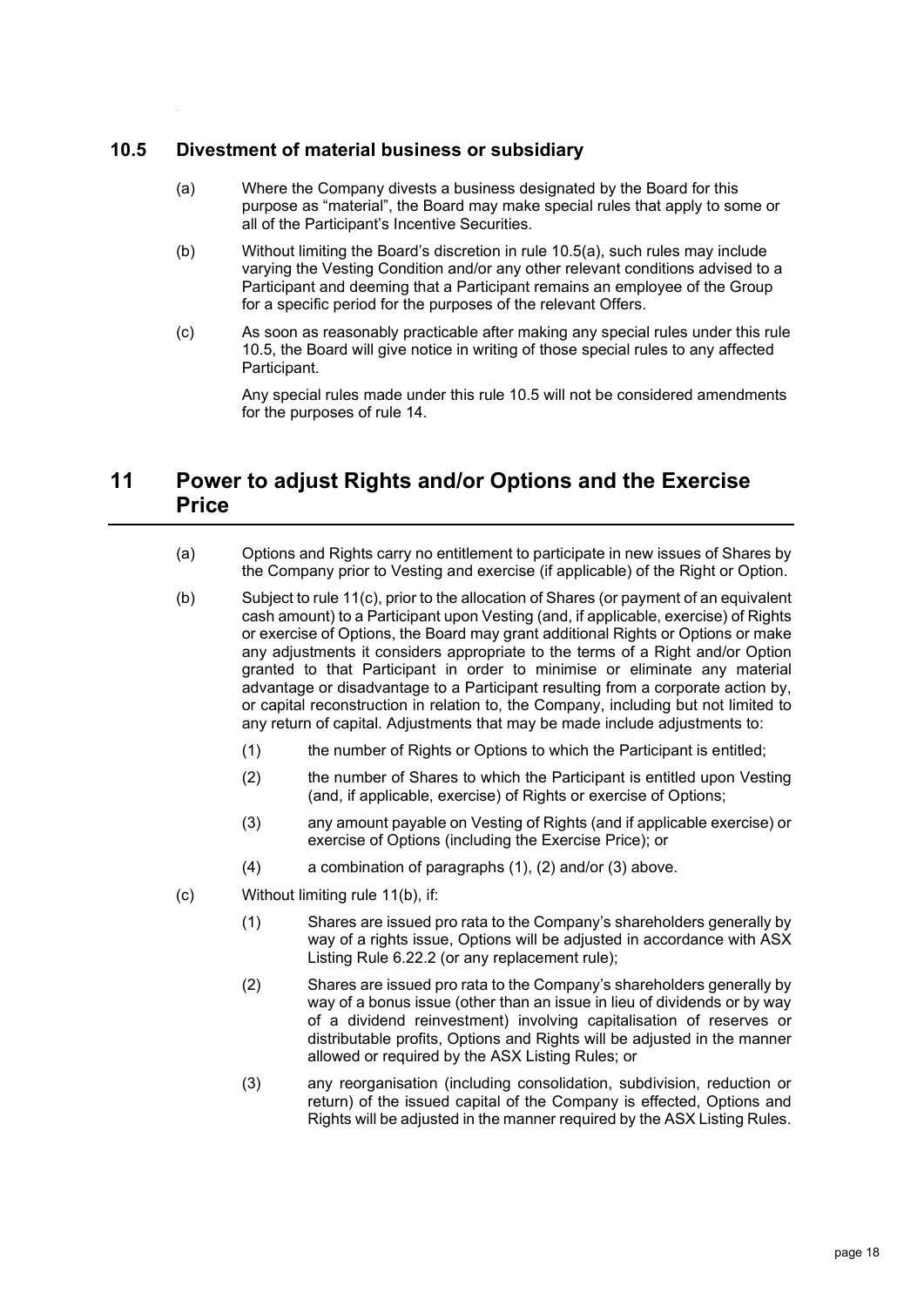- (d) Where additional Rights or Options are granted to the Participant under this rule [11,](#page-18-1) such Rights or Options will be subject to the same terms and conditions as the original Rights or Options granted to the Participant (including without limitation, any Vesting Conditions), unless the Board determines otherwise.
- (e) The Board must, as soon as reasonably practicable after making any additional grants or adjustments under this rule [11,](#page-18-1) give notice in writing to any affected Participant.

# <span id="page-19-0"></span>**12 Dividends and other rights**

# <span id="page-19-1"></span>**12.1 Dividends and other rights associated with Shares**

- (a) Subject to the terms of any Trust Deed (if applicable) or Offer, the following rules apply in respect of Shares allocated to, or on behalf of, a Participant under this EIP (including Restricted Shares allocated under rule [4.1\)](#page-9-3):
	- (1) the Participant is entitled to receive all dividends and other distributions or benefits payable to the Participant or to the Trustee in respect of the Shares;
	- (2) the Participant is entitled to exercise, or to direct the Trustee in writing how to exercise, the voting rights attaching to the Shares, either generally or in a particular case;
	- (3) any bonus shares that are issued in respect of the Shares will be issued to the Participant, or to the Trustee on the Participant's behalf, and will be held by the Participant or Trustee as Shares subject to the same terms, conditions and restrictions on Dealing (if any) as the Shares in respect of which they were issued; and
	- (4) if rights arise on a rights issue in respect of the Shares, the Participant may Deal with or exercise those rights, or instruct the Trustee (if applicable) in relation to those rights in accordance with the Trust Deed. If the Shares are held by the Trustee on the Participant's behalf and the Participant does not instruct the Trustee how to Deal with the rights, the rights will be dealt with in accordance with the Trust Deed.

# <span id="page-19-3"></span><span id="page-19-2"></span>**12.2 Dividend equivalent payments and other rights associated with Rights and Options**

- (a) Unless or until Shares are allocated to a Participant following Vesting or exercise of their Rights or Options (as applicable), the Participant has no interest in those Shares in respect of which the Right or Option was granted.
- <span id="page-19-4"></span>(b) Notwithstanding rule [12.2\(a\),](#page-19-3) the Board may determine at the time an Offer is made that a dividend equivalent payment will be paid to a Participant who becomes entitled to an allocation of Shares (or equivalent cash amount) following the Vesting or exercise of Rights or Options under that Offer (minus any applicable tax).
- (c) A Participant will have no right to receive a dividend equivalent payment made in respect of any Rights or Options that lapse under the EIP.
- (d) Subject to the terms of any Offer, a dividend equivalent payment:
	- (1) will only be paid following Vesting or exercise of Rights or Options (as applicable);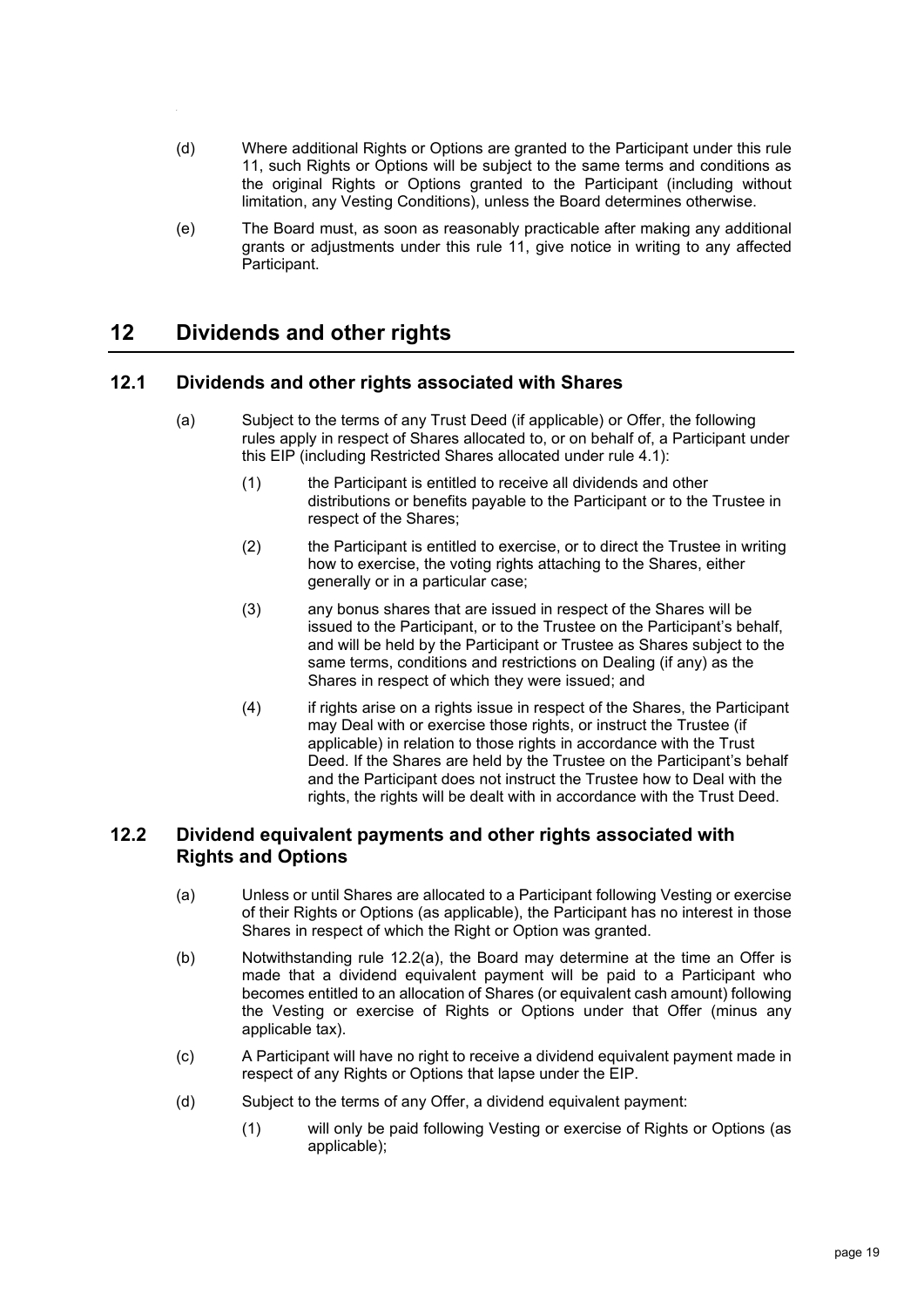- (2) will be an amount determined by the Company that will be approximately equal to the amount of dividends that would have been payable to the Participant had they been the owner of the Shares referred to in rule [12.2\(b\)](#page-19-4) during the Vesting Period;
- (3) may, at the Company's discretion, be grossed up to reflect any franking credits that would have attached to the dividends, but otherwise will not be grossed up or adjusted to account for any tax consequences which would have applied if the Participant had actually been paid a dividend; and
- (4) may be satisfied through the allocation of Shares or payment of cash.

# <span id="page-20-1"></span><span id="page-20-0"></span>**13 Withholding**

- (a) Notwithstanding any other provisions of these Rules, if a Group company, the Trustee or a plan administrator is obliged, or reasonably believes it may have an obligation, as a result of or in connection with any:
	- (1) grant of Incentive Securities;
	- (2) allocation of Shares under the EIP; or
	- (3) payment of any amounts including a cash equivalent amount or a dividend equivalent amount,

to account for the following liability of a Participant:

- (4) income tax or employment taxes under any wage, withholding or other arrangements; or
- (5) any other tax, social security contributions or levy or charge of a similar nature,

then the relevant Group company, Trustee or plan administrator is entitled to withhold or be reimbursed by the Participant for the amount or amounts so paid or payable.

- (b) Where rule [13\(a\)](#page-20-1) applies, the relevant Group company, the Trustee or plan administrator is not obliged to grant any Incentive Securities, to allocate Shares or to make a cash payment in accordance with these Rules unless the Company is satisfied that arrangements for payment or reimbursement of the amounts referred to in rule [13\(a\)](#page-20-1) have been made. Those arrangements may include, without limitation:
	- (1) the provision by the Participant of sufficient funds to reimburse the relevant Group company, Trustee or plan administrator for the amount (by salary deduction, reduction of any amount owed by the Group to the Participant or otherwise);
	- (2) the sale on behalf of the Participant of Shares allocated pursuant to these Rules for payment or reimbursement of these amounts, as well as the costs of any such sale;
	- (3) a reduction in any amount payable to the Participant in lieu of an allocation of Shares under these Rules;
	- (4) the Participant forgoing their entitlement to an equivalent number of Shares that would otherwise be allocated to the Participant; or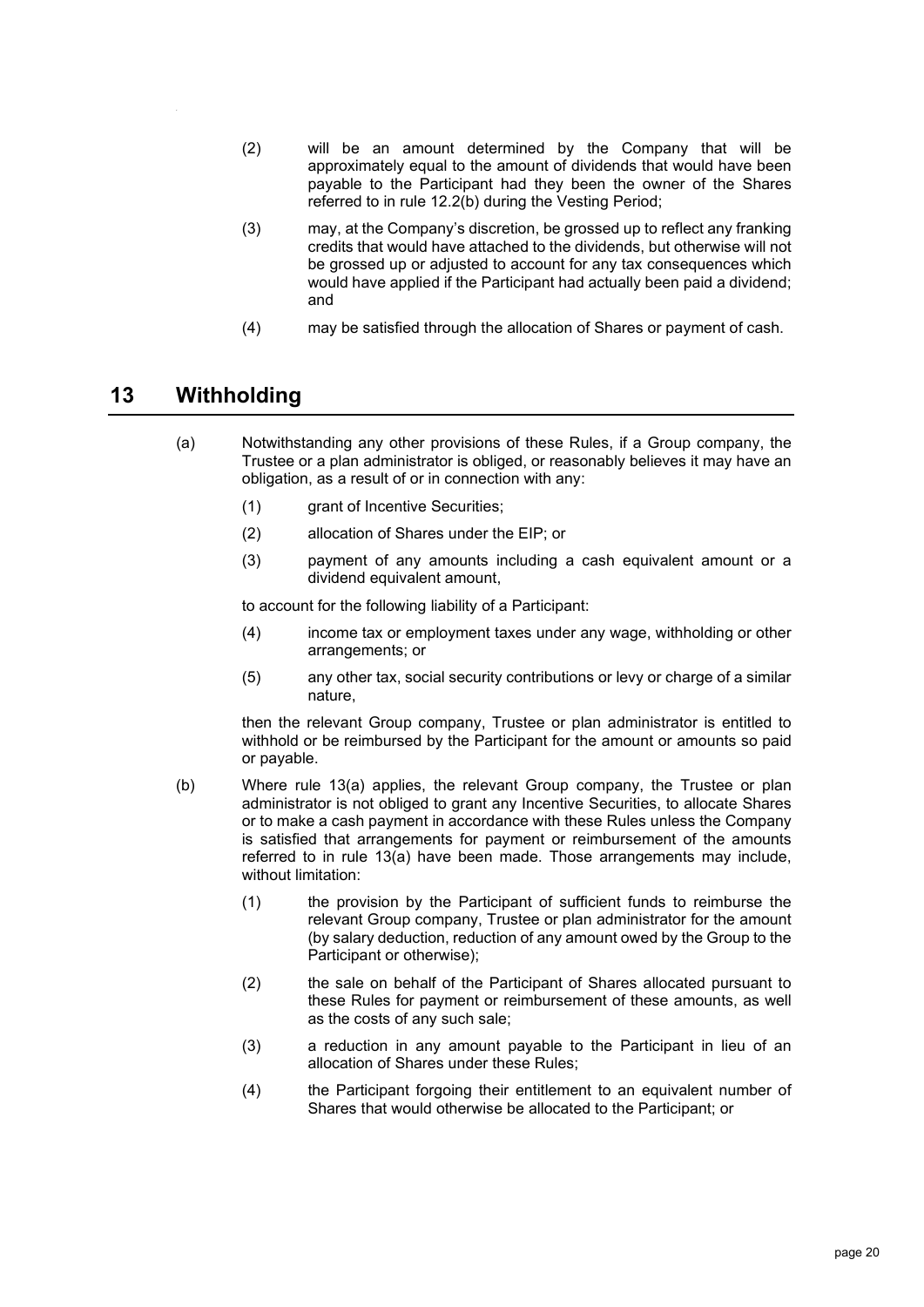- (5) lapse or forfeiture of a sufficient number of Rights, Options and/or Shares to satisfy the debt the Participant owes to the relevant Group company, Trustee or plan administrator.
- (c) Unless the Group company, Trustee or plan administrator (as applicable) and the Participant agree to use a different valuation, any Rights, Options and/or Shares lapsed or forfeited (as applicable) under this rule will be valued at the Current Market Price on the date of lapse or forfeiture.
- (d) Any amounts which are paid or payable for the purposes of these Rules are inclusive of the Group's compulsory superannuation contribution (if applicable).

# <span id="page-21-0"></span>**14 Amendments**

#### <span id="page-21-3"></span><span id="page-21-1"></span>**14.1 Power to make amendments**

- (a) Subject to rule [14.2,](#page-21-2) the Board may at any time by resolution:
	- (1) amend or add to (**amend**) all or any of the provisions of the EIP;
	- (2) amend the terms or conditions of any Incentive Security granted under the EIP; or
	- (3) suspend or terminate the operation of the EIP.
- (b) Notwithstanding rule [14.2,](#page-21-2) the Board may waive, amend or replace any Vesting Condition attaching to an Incentive Security if the Board determines that the original Vesting Condition is no longer appropriate or applicable (including, without limitation, where a Vesting Condition refers to a particular stock market index that is no longer published or there is a corporate action by the Company, including a discounted rights issue, which impacts on the Vesting Condition), provided that the interests of the relevant Participant are not, in the opinion of the Board, materially prejudiced or advantaged relative to the position reasonably anticipated at the time of the grant.

# <span id="page-21-2"></span>**14.2 Restrictions on amendments**

Without the consent of the Participant, the Board may not exercise its powers under rule [14.1\(a\)](#page-21-3) in a manner which reduces the rights of the Participant in respect of any Incentive Security or Share already granted other than an amendment introduced primarily:

- (a) for the purpose of complying with or addressing present or future laws or regulatory developments that apply to one or more of the following:
	- (1) the remuneration and benefits of Participants (collectively or individually);
	- (2) awards of Incentive Securities; and
	- (3) the EIP or incentive plans generally;
- (b) to correct any manifest error or mistake; or
- (c) to take into consideration possible adverse tax implications arising from, amongst others, adverse rulings, changes to tax legislation and/or changes in the interpretation of tax legislation by a court of competent jurisdiction.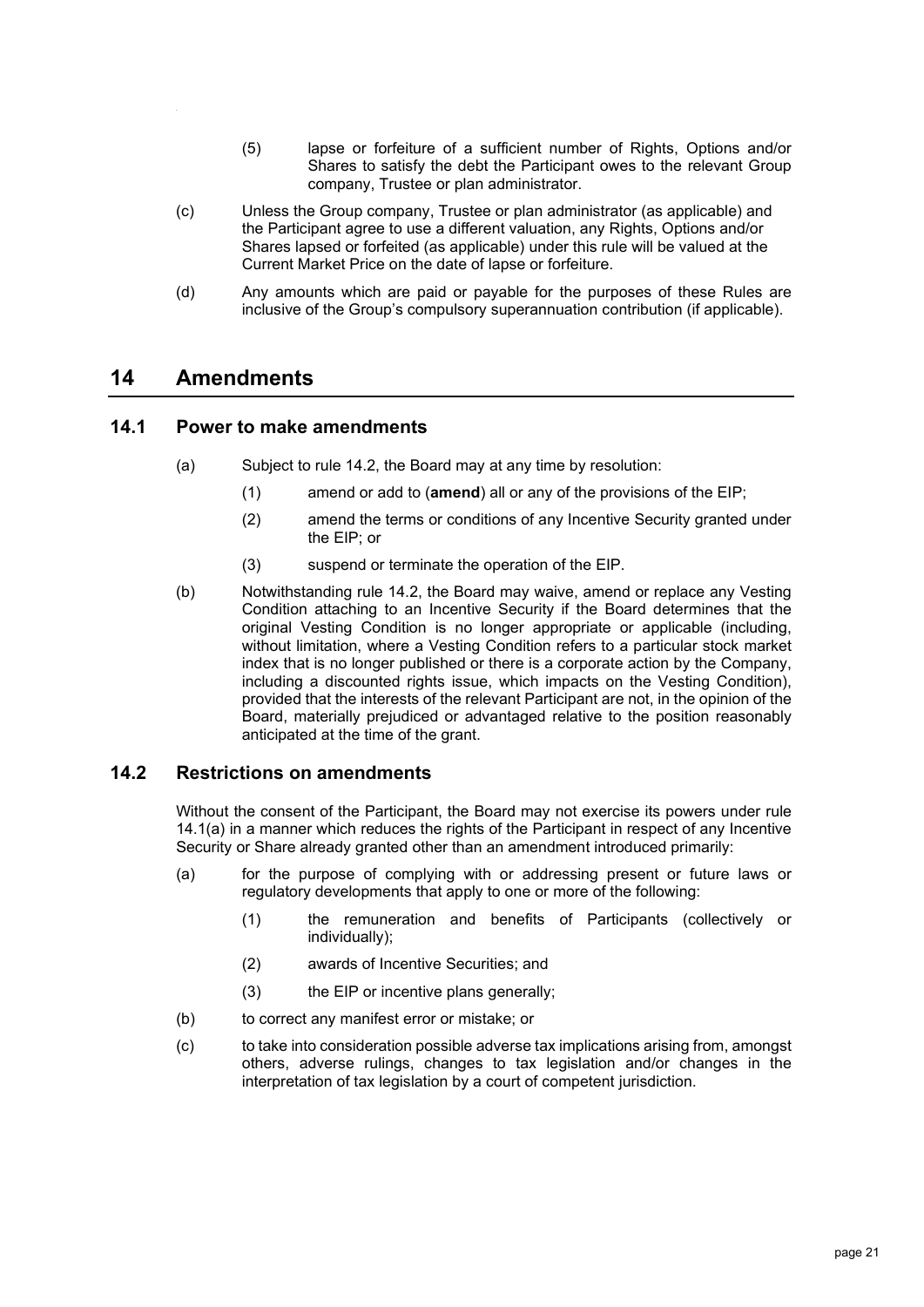# <span id="page-22-0"></span>**14.3 Notice of amendment**

As soon as reasonably practicable after making any amendment under rule [14.1,](#page-21-1) the Board will give notice in writing of that amendment to any Participant affected by the amendment.

# <span id="page-22-1"></span>**15 Participants based overseas**

#### <span id="page-22-2"></span>**15.1 Overseas transfers**

If a Participant is transferred to work in another country and the Participant continues to hold an office or employment with the Group, the Board may decide that:

- (a) some or all of the Participant's Restricted Shares will Vest;
- (b) some or all of the Participant's Options or Rights will Vest and if applicable, become exercisable;
- (c) some or all of the Participant's Options or Rights will be settled in cash in lieu of Shares;
- (d) some or all of the Participant's unvested Incentive Securities will be forfeited and replaced with cash or an entitlement to a future cash amount; or
- (e) any other treatment that the Board determines will apply in relation to some or all of a Participant's Incentive Securities,

with the balance (if any) continuing to be held on the original terms.

#### <span id="page-22-3"></span>**15.2 Non-Australian residents**

The Board may adopt additional rules of the EIP that will apply to a grant made to an Eligible Employee who is a resident in a jurisdiction other than Australia. The remaining provisions of these Rules will apply subject to whatever alterations or additions the Board may determine having regard to any securities, exchange control, taxation or other laws and/or regulations or any other matter that the Board considers directly or indirectly relevant. To the extent of any inconsistency, any additional rules adopted by the Board under this rule will prevail over any other provision of these Rules.

# <span id="page-22-4"></span>**16 Miscellaneous**

## <span id="page-22-5"></span>**16.1 Shares issued under the EIP**

- (a) Any Shares issued under the EIP will rank equally in all respects with other Shares for the time being on issue by the Company (for example, having rights with respect to voting, dividends and other distributions, and in the event of a winding up of the Company), except
	- (1) in relation to any rights attaching to such Shares by reference to a record date prior to the date of their issue; or
	- (2) as provided for in accordance with rule [12.1.](#page-19-1)
- (b) If the Company is listed, the Company will apply for quotation of Shares issued under the EIP within the period required by the Listing Rules.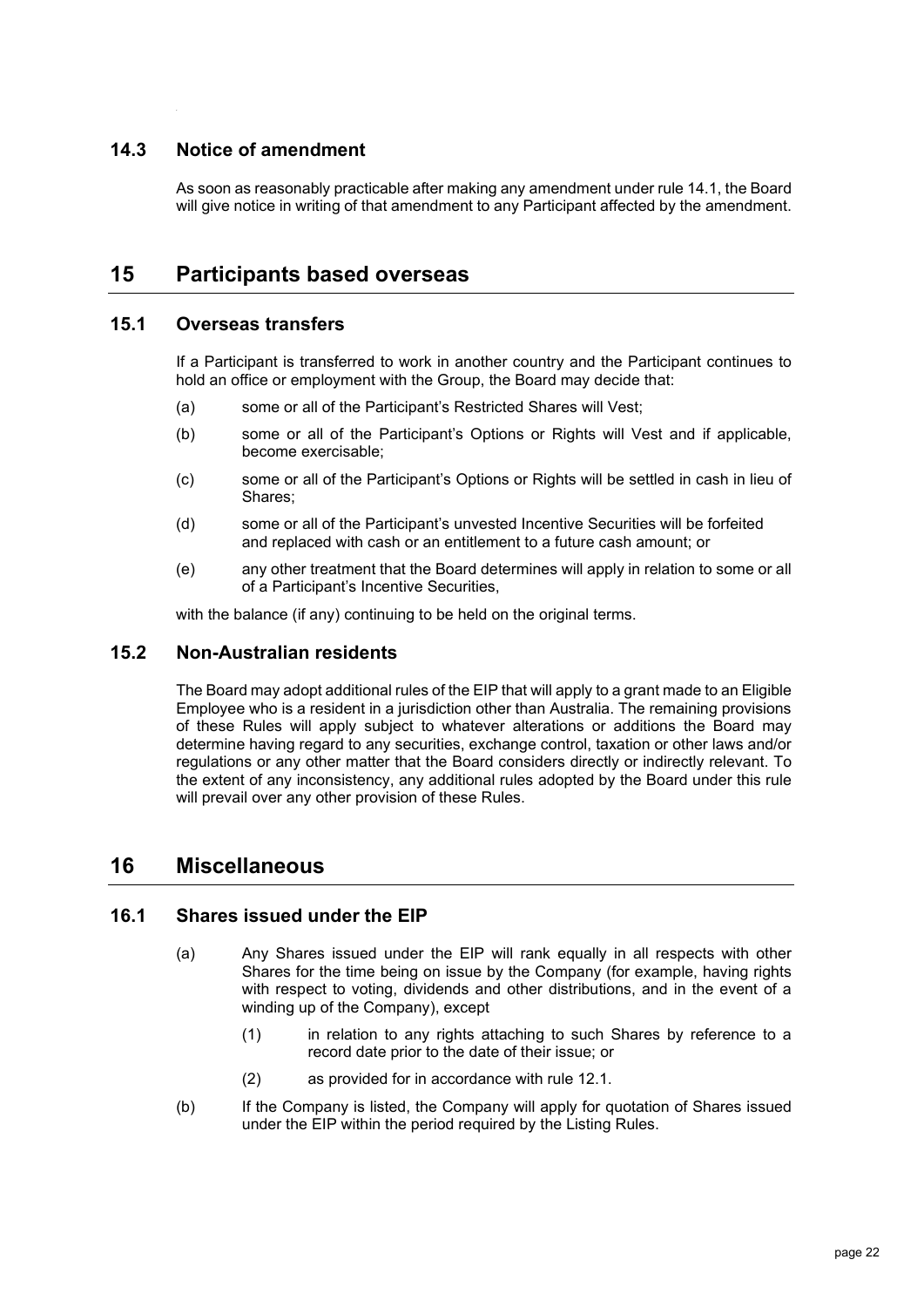# <span id="page-23-0"></span>**16.2 Rights and obligations of Participants**

- (a) Unless the subject of an express provision in an employment contract, the rights and obligations of any Participant under the terms of their office, employment or contract with the Group are not affected by their participation in the EIP.
- (b) Participation in the EIP does not confer on any Participant any right to future employment and does not affect any rights which any member of the Group may have to terminate the employment of any Participant.
- (c) These Rules will not form part of and are not incorporated into any contract of any Participant (whether or not they are an employee of the Group).
- (d) The grant of Incentive Securities on a particular basis in any year does not create any right or expectation of the grant of Incentive Securities on the same basis, or at all, in any future year.
- (e) No Participant has any right to compensation for any loss in relation to the EIP, including:
	- (1) any loss or reduction of any rights or expectations under the EIP in any circumstances or for any reason (including lawful or unlawful termination of employment or the employment relationship);
	- (2) any exercise of a discretion or a decision taken in relation to a grant of Incentive Securities or in relation to the EIP, or any failure to exercise a discretion under these Rules;
	- (3) the operation, suspension, termination or amendment of the EIP; or
	- (4) lapse or forfeiture (as applicable) of any Incentive Securities.
- (f) The Participant irrevocably appoints each company secretary of the Company (or any other officer of the Company authorised by the Board for this purpose) as their attorney to do anything necessary to:
	- (1) allocate Shares to the Participant in accordance with these Rules;
	- (2) effect a forfeiture of Shares in accordance with these Rules (including rule [8](#page-14-1) or the terms of an Offer); and
	- (3) execute transfers of Shares in accordance with these Rules,

and the Participant acknowledges that this irrevocable attorney is deemed to be given for valuable consideration.

## <span id="page-23-1"></span>**16.3 Power of the Board to administer the EIP**

- (a) The EIP is administered by the Board which has power to:
	- (1) determine procedures for administration of the EIP consistent with these Rules including to implement an employee share trust for the purposes of delivering and holding Shares on behalf of Participants upon the grant of Restricted Shares or the Vesting (and, if applicable, exercise) of Rights or exercise of Options; and
	- (2) delegate to any one or more persons for such period and on such conditions as it may determine the exercise of any of its powers or discretions arising under the EIP.
- (b) Except as otherwise expressly provided in the EIP, the Board has absolute and unfettered discretion to act or refrain from acting under or in connection with the EIP and in the exercise of any power or discretion under the EIP.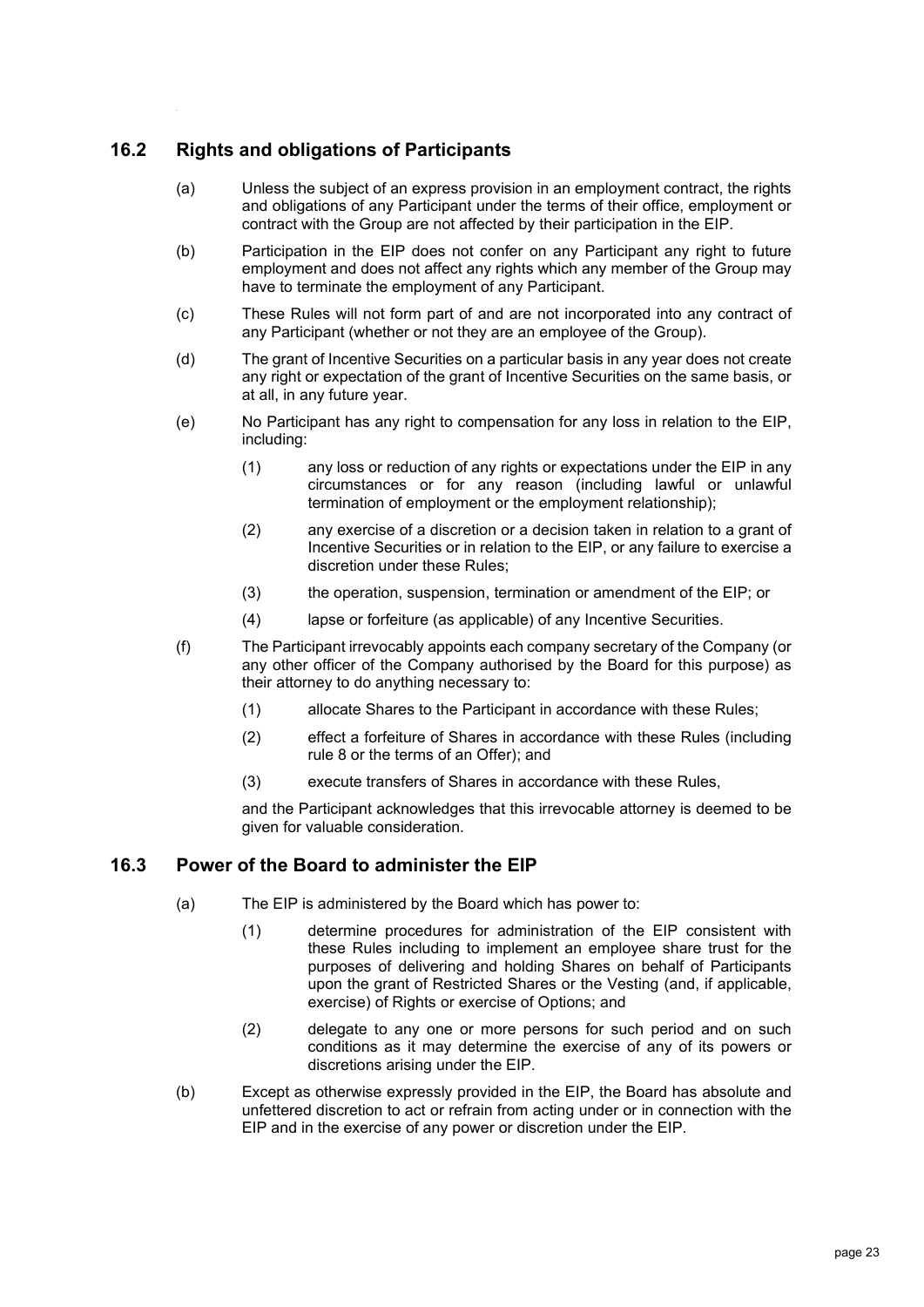# <span id="page-24-0"></span>**16.4 Waiver of terms and conditions**

Notwithstanding any other provisions of the EIP, the Board may at any time waive in whole or in part any terms or conditions (including any Vesting Condition) in relation to any Incentive Securities or Shares granted to a Participant.

## <span id="page-24-1"></span>**16.5 Application of constitution of the Company, Corporations Act and Listing Rules**

- (a) The EIP must be operated in accordance with the constitution of the Company, the Corporations Act, the Listing Rules, other applicable laws and regulations.
- (b) Notwithstanding any other provisions of the EIP, Incentive Securities and Shares will not be allocated, issued, acquired, transferred or otherwise dealt with under the EIP, and no other benefit will be deliverable under the EIP, if to do so would:
	- (1) contravene the constitution of the Company, the Corporations Act, the Listing Rules, or any other applicable laws (including any applicable foreign law);
	- (2) give rise to unreasonable cost or regulatory requirements for the Company or any Group company; or
	- (3) require the Company or any Group company to pay, provide, or procure the payment or provision of, any money or benefits to the Participant which would require shareholder approval under Part 2D.2, Division 2 of the Corporations Act.
- (c) For the avoidance of doubt, the Company has no obligation to seek shareholder approval to deliver any benefit under these Rules that cannot be delivered without shareholder approval.

# <span id="page-24-2"></span>**16.6 Error in Allocation**

- (a) If any Incentive Security is provided under the EIP in error or by mistake to a person (**Mistaken Recipient**) who is not the intended recipient, the Mistaken Recipient will have no right or interest, and will be taken never to have had any right or interest in, that Incentive Security and the Incentive Security will immediately lapse or be forfeited (as applicable).
- (b) If any cash payment is paid under the EIP in error or by mistake to a person who is not the intended recipient (**Mistaken Recipient**), the Mistaken Recipient will have no right to retain that cash payment and the Company may take whatever steps it deems reasonably necessary to seek repayment of that cash payment as a debt.

#### <span id="page-24-3"></span>**16.7 Dispute or disagreement**

In the event of any dispute, disagreement or uncertainty as to the interpretation of the EIP or these Rules, or as to any question or right arising from or related to the EIP or to any Incentive Securities or Shares granted under it, the decision of the Board is final and binding.

#### <span id="page-24-4"></span>**16.8 Communication**

Any notice or other communication provided to a Participant under or in connection with the EIP may be given by personal delivery or by sending it by post or email to the Participant, or by posting it on the Company's intranet.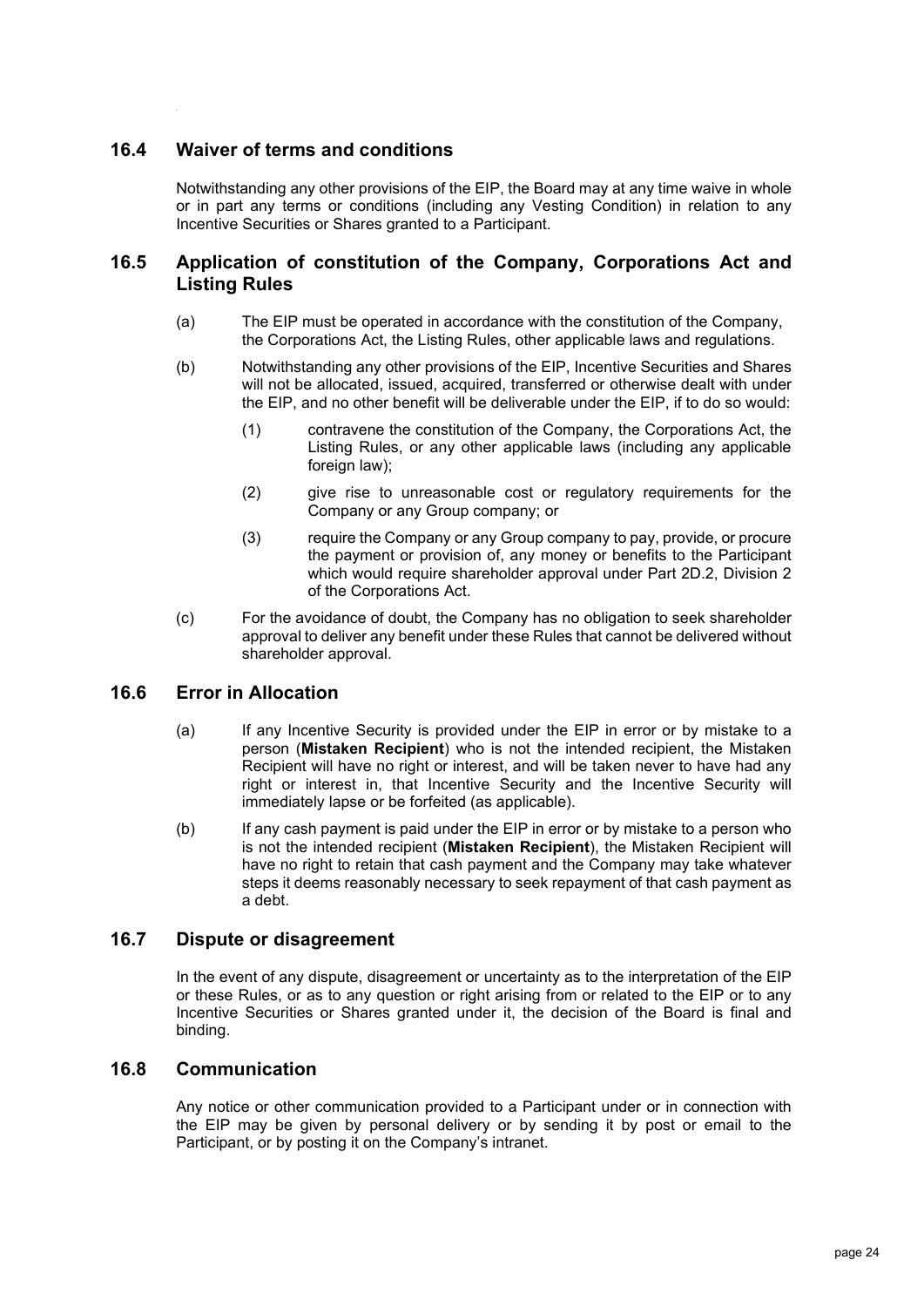# <span id="page-25-3"></span><span id="page-25-0"></span>**16.9 Data protection**

- (a) Subject to any applicable laws, by participating in the EIP, the Participant consents to the holding and processing of personal data provided by the Participant to the Group, the plan administrator or the Trustee, for all purposes with regard to the operation of the EIP. These include, but are not limited to:
	- (1) administering and maintaining Participant records;
	- (2) providing information to the Trustee, registrars, brokers, printers or third party administrators of the EIP;
	- (3) providing information to any regulatory authority (including the Australian Tax Office) where required under law; and
	- (4) providing information to future purchasers of a Group company or the business in which the Participant works.
- <span id="page-25-4"></span>(b) The Participant acknowledges that the Group, the plan administrator and/or the Trustee may be required or authorised to collect the personal data under laws including the Tax Act, the *Taxation Administration Act 1953* (Cth) and the Corporations Act, and that limited details about shareholders are available to members of the public on request. The Participant has reviewed the Privacy Policy, and acknowledges that the Privacy Policy applies to the Group's handling of their personal data, and contains further details about the countries to which personal data may be disclosed, requesting access to and updating of personal data and how to raise queries and concerns.
- <span id="page-25-6"></span>(c) Without limiting rule[s16.9\(a\)](#page-25-3) or [16.9\(b\),](#page-25-4) by allowing the Company to grant Incentive Securities under the EIP, the Participant agrees, subject to rule [16.9\(d\):](#page-25-5)
	- (1) the tax file number (**TFN**) they have provided to the Group as an employee of the Group (where applicable) being provided to any plan administrator, as agent for the Company and also as administrator of the EIP; and
	- (2) their TFN (where applicable) being provided to the Australian Taxation Office and any other regulatory authorities as permitted under law.
- <span id="page-25-5"></span>(d) Rule [16.9\(c\)](#page-25-6) is voluntary and the Participant should notify the Company if they wish to withdraw agreement to that rule at any time. Participants who do not agree to that rule may be subject to withholding tax deductions under [the *Taxation Administration Act 1953* (Cth)].

## <span id="page-25-1"></span>**16.10 Tax**

Unless otherwise required by law, no Group company is responsible for any Tax which may become payable by a Participant as a consequence of or in connection with the grant of any Incentive Securities, the allocation of any Shares or any Dealing with any Incentive Securities or any Shares.

## <span id="page-25-2"></span>**16.11 Laws governing these Rules and the EIP**

These Rules, the EIP, and any Incentive Securities granted and Shares allocated under it, are governed by the laws of the Commonwealth of Australia.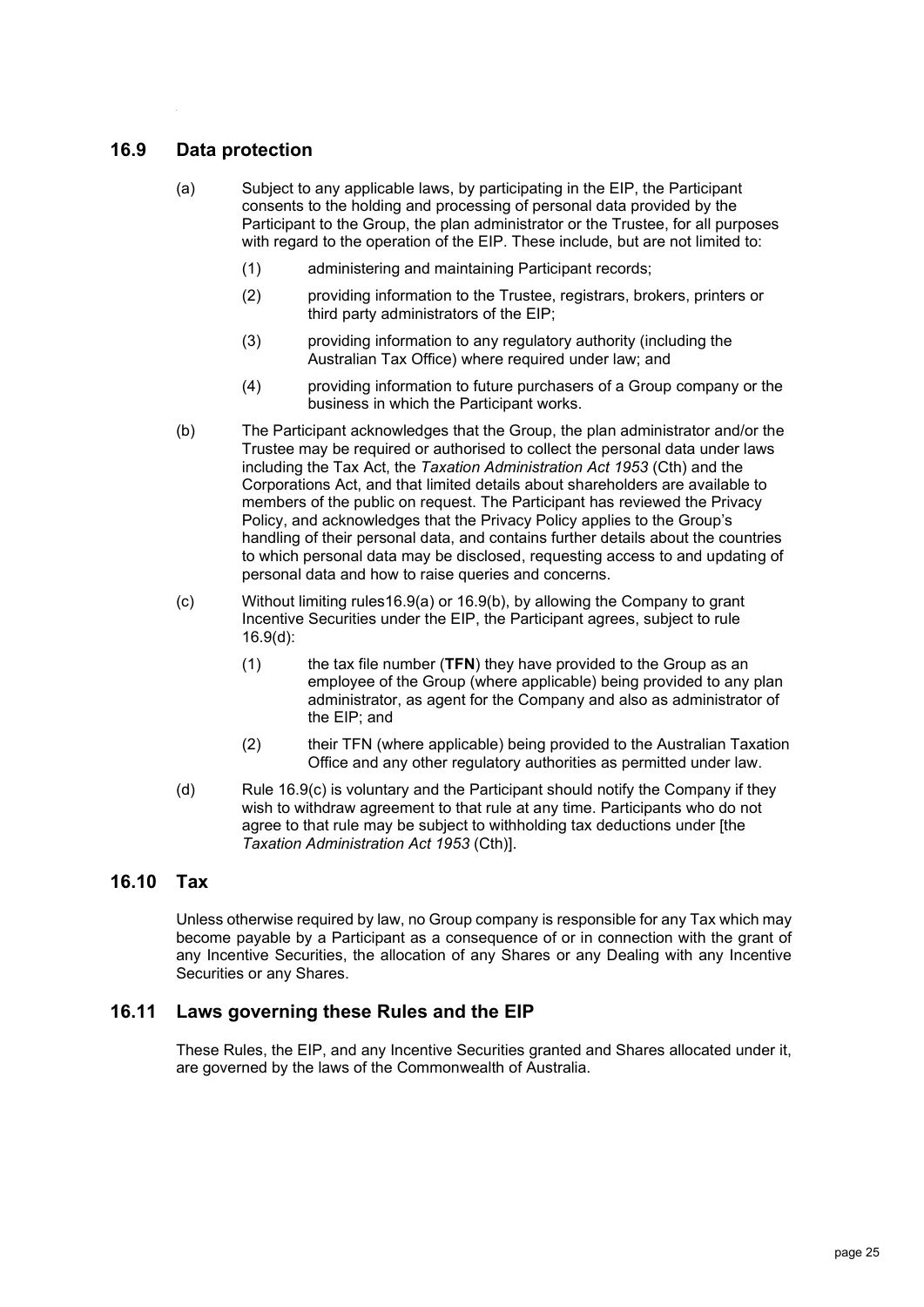# <span id="page-26-0"></span>**17 Definition and Interpretation**

# <span id="page-26-1"></span>**17.1 Definitions**

| Term                              | <b>Meaning</b>                                                                                                                                                                                                                                    |
|-----------------------------------|---------------------------------------------------------------------------------------------------------------------------------------------------------------------------------------------------------------------------------------------------|
| <b>Acquiring Company</b>          | has the meaning given in rule 10.4(a)                                                                                                                                                                                                             |
| ASX                               | ASX Limited ACN 008 624 691 or the Australian Securities<br>Exchange, as the context requires                                                                                                                                                     |
| <b>Board</b>                      | the board of directors of the Company, any committee of the board<br>or a person or body to which the board has delegated its powers<br>under these Rules                                                                                         |
| <b>Change of Control</b><br>Event | where there is a:<br>Takeover Bid for Shares; or<br>1<br>other transaction, event or state of affairs,<br>2<br>that, in the Board's opinion, is likely to result in, or should otherwise<br>be treated as, a change in the Control of the Company |
| <b>Code of Conduct</b>            | the Company's code of conduct as amended or replaced from time<br>to time                                                                                                                                                                         |
| Company                           | The Lottery Corporation Limited ACN 081 925 706                                                                                                                                                                                                   |
| <b>Competitor</b>                 | any business that competes with the Group or a Group company                                                                                                                                                                                      |
| Control                           | has the meaning given in section 50AA of the Corporations Act                                                                                                                                                                                     |
| <b>Corporations Act</b>           | Corporations Act 2001 (Cth)                                                                                                                                                                                                                       |
| <b>Current Market Price</b>       | the arithmetic average of the daily volume weighted average market<br>price (rounded to the nearest cent) of all Shares traded on the ASX<br>during the previous ten trading days, or any other calculation as<br>determined by the Board         |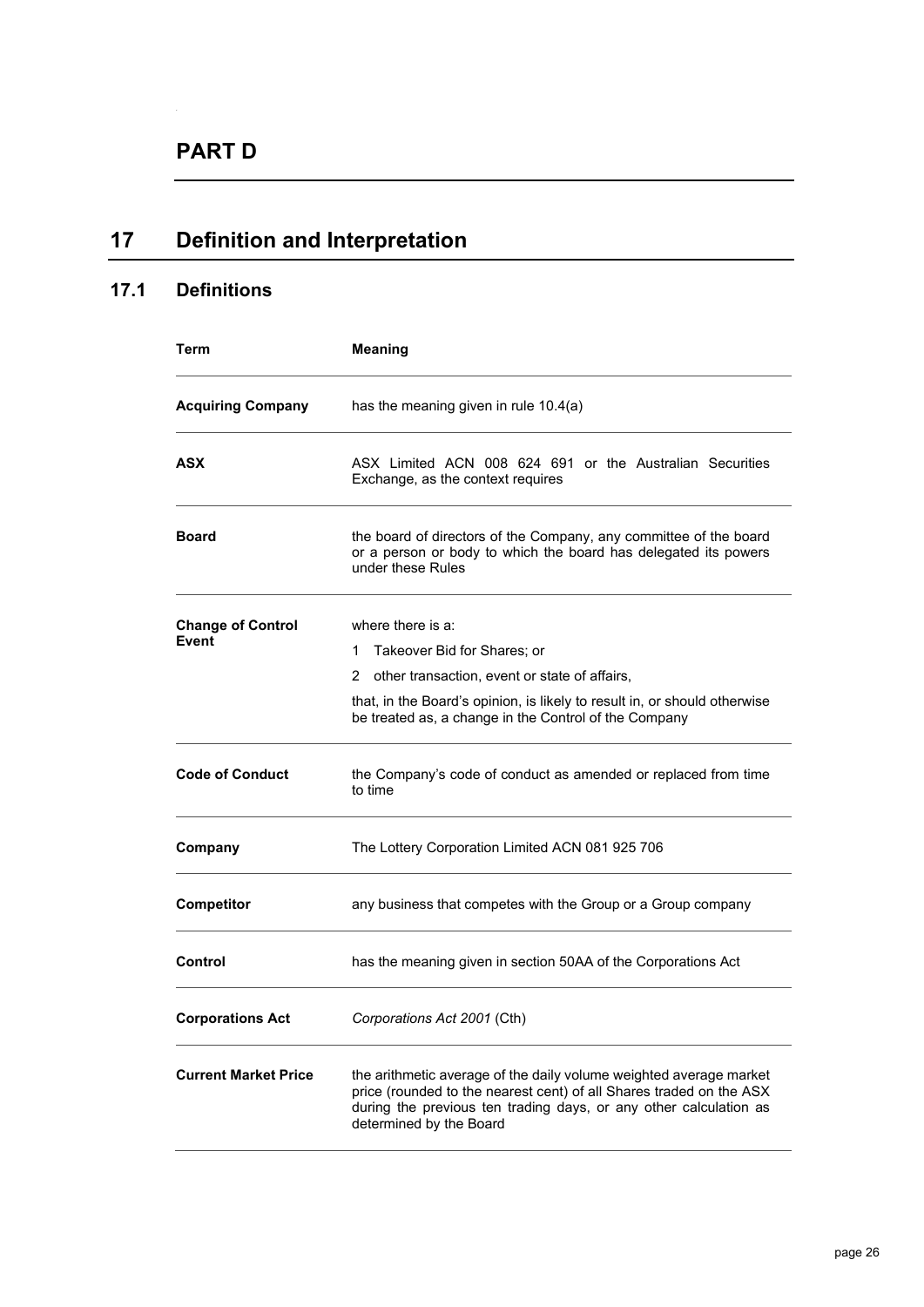| <b>Term</b>                                      | <b>Meaning</b>                                                                                                                                                                                                                                                                                                                                                                                         |
|--------------------------------------------------|--------------------------------------------------------------------------------------------------------------------------------------------------------------------------------------------------------------------------------------------------------------------------------------------------------------------------------------------------------------------------------------------------------|
| <b>Deal or Dealing</b>                           | in relation to an Incentive Security or Share (as the case may be),<br>any dealing, including but not limited to:                                                                                                                                                                                                                                                                                      |
|                                                  | a sale, transfer, assignment, encumbrance, option, swap, or any<br>1.<br>other alienation of all or any part of the rights attaching to the<br>Incentive Security or Share;                                                                                                                                                                                                                            |
|                                                  | 2 any attempt to do any of the actions set out in paragraph 1 above;<br>and                                                                                                                                                                                                                                                                                                                            |
|                                                  | 3<br>any hedging (including any dealing with a derivative instrument)<br>intended to "lock in" a profit relating to an Incentive Security, and<br>any other transactions in financial products that operate to limit<br>the economic risk associated with holding an Incentive Security                                                                                                                |
| <b>Director</b>                                  | a director of the Company                                                                                                                                                                                                                                                                                                                                                                              |
| EIP                                              | The Lottery Corporation Limited Equity Incentive Plan                                                                                                                                                                                                                                                                                                                                                  |
| <b>Eligible Employee</b>                         | an employee of the Group (including a Director employed in an<br>executive capacity) or any other person who is declared by the Board<br>to be eligible to receive a grant of Incentive Securities under the EIP                                                                                                                                                                                       |
| <b>Exercise Price</b>                            | the amount payable to exercise an Option following Vesting as set<br>out in an Offer (as adjusted or amended in accordance with these<br>Rules)                                                                                                                                                                                                                                                        |
| <b>Financial Misstatement</b><br>Circumstance    | a material misstatement or omission in the financial statements of a<br>Group company or any other circumstances or events which, in the<br>opinion of the Board, may, or are likely to, affect the Group's financial<br>soundness or require re-statement of the Group's financial accounts,<br>including, without limitation, as a result of misrepresentations, errors,<br>omissions, or negligence |
| Group                                            | the Company and each Related Body Corporate of the Company                                                                                                                                                                                                                                                                                                                                             |
| Group company                                    | a member of the Group or any other company designated by the<br>Board to be a Group company for the purposes of these Rules                                                                                                                                                                                                                                                                            |
| <b>Group Securities</b><br><b>Dealing Policy</b> | the Group policy for trading in securities (as amended or replaced<br>from time to time) or such other Group policy in relation to trading or<br>Dealing in Shares as applicable from time to time                                                                                                                                                                                                     |
| <b>Incentive Security</b>                        | a Restricted Share, Right and/or Option (as the case may be)                                                                                                                                                                                                                                                                                                                                           |

d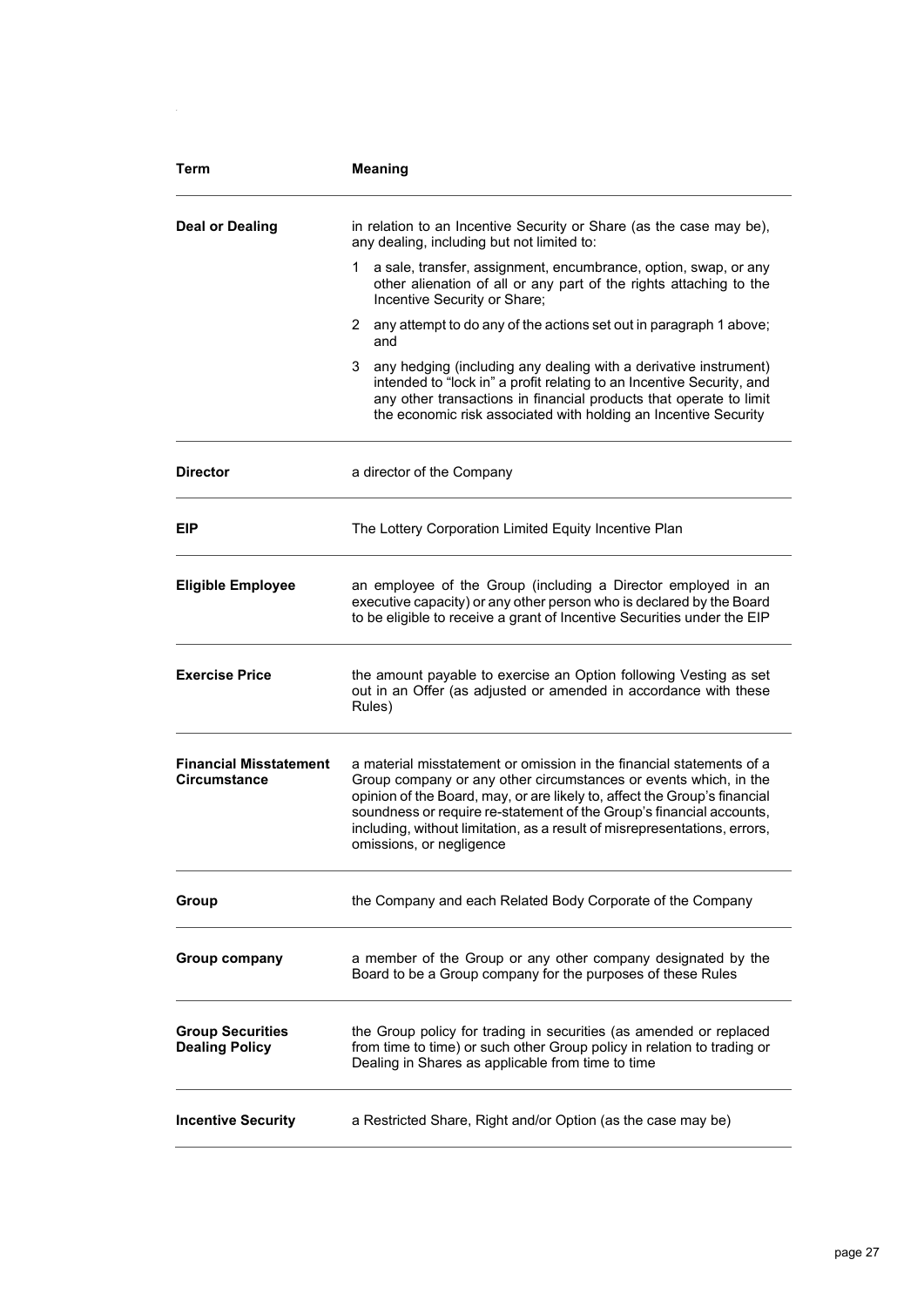| Term                              | <b>Meaning</b>                                                                                                                                                                                                                                                                                           |
|-----------------------------------|----------------------------------------------------------------------------------------------------------------------------------------------------------------------------------------------------------------------------------------------------------------------------------------------------------|
| <b>Listing Rules</b>              | the official Listing Rules of the ASX and any other exchange on<br>which the Company is listed as they apply to the Company from time<br>to time                                                                                                                                                         |
| Offer                             | an invitation to an Eligible Employee made by the Board under rule<br>1.1 to apply for, participate in, or receive (as applicable), a grant of<br><b>Incentive Securities</b>                                                                                                                            |
| <b>Option</b>                     | an entitlement to receive a Share or, in certain circumstances, to a<br>cash payment, subject to satisfaction of applicable conditions<br>(including any Vesting Condition) and compliance with the applicable<br>exercise procedure                                                                     |
| <b>Participant</b>                | a person who has been allocated an Incentive Security or Share<br>under the terms of these Rules from time to time                                                                                                                                                                                       |
| <b>Post Cessation</b><br>Covenant | in respect of a Participant means:<br>a restriction or undertaking owed to the Group in connection with<br>1.<br>the Participant's former employment with the Group; or<br>2<br>any compromise or contractual arrangement in relation to the<br>cessation of the Participant's employment with the Group |
| <b>Privacy Policy</b>             | The Group's privacy policy, as amended from time to time, which can<br>be found on the Group's website                                                                                                                                                                                                   |
| <b>Related Body</b><br>Corporate  | has the meaning given in section 50 of the Corporations Act                                                                                                                                                                                                                                              |
| <b>Restricted Share</b>           | a Share allocated in accordance with rule 4.1 that is subject to<br>restrictions on Dealing, Vesting Conditions and/or other restrictions<br>or conditions                                                                                                                                               |
| <b>Right</b>                      | an entitlement to a Share or, in certain circumstances, to a cash<br>payment, subject to satisfaction of applicable conditions (including<br>any Vesting Condition) and compliance with any applicable exercise<br>procedure                                                                             |
| <b>Rules</b>                      | the terms and conditions of the EIP as set out in this document as<br>amended from time to time                                                                                                                                                                                                          |

d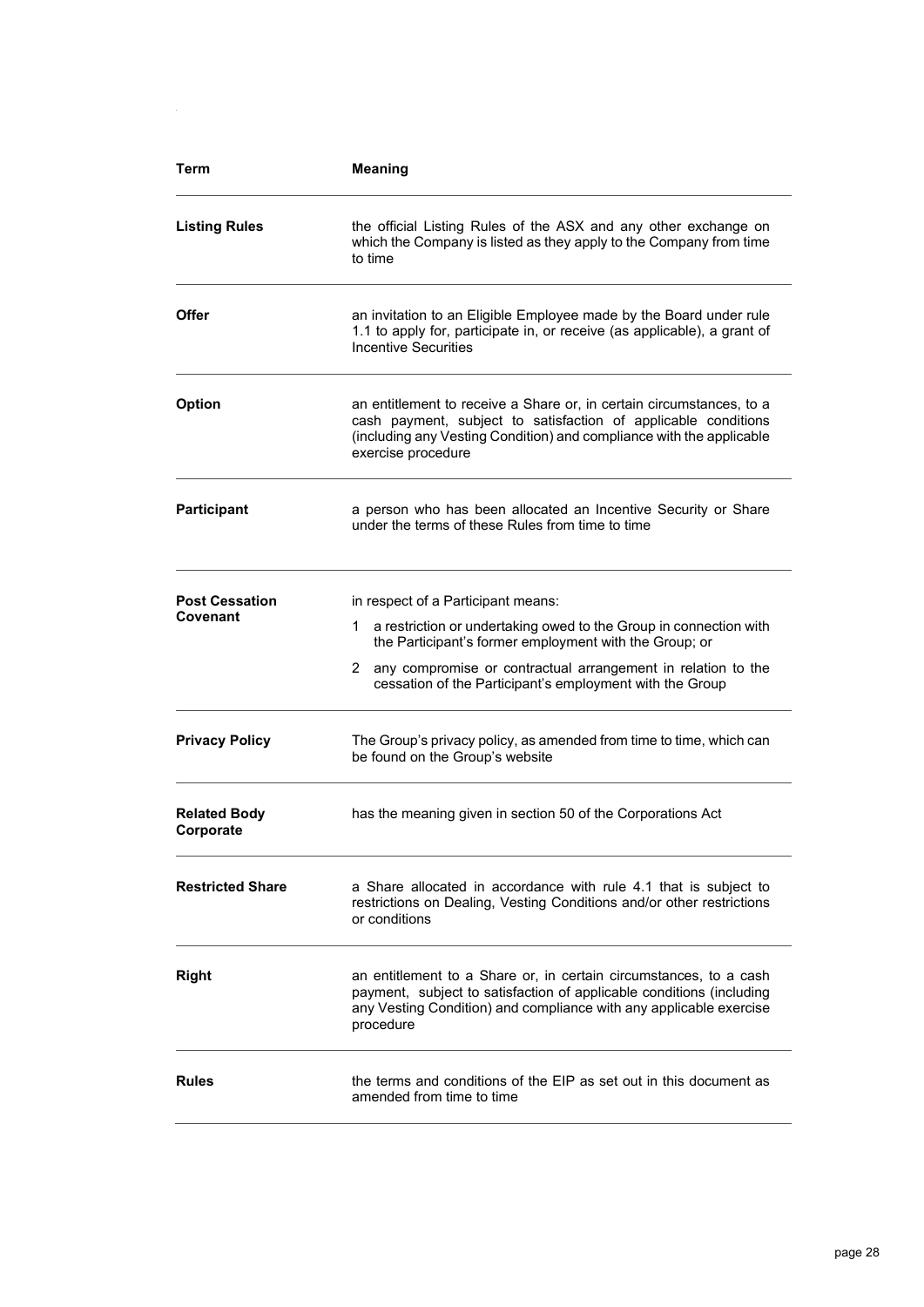| Term                     | <b>Meaning</b>                                                                                                                                                                                                                                                                                                                                                                                                                                                                          |
|--------------------------|-----------------------------------------------------------------------------------------------------------------------------------------------------------------------------------------------------------------------------------------------------------------------------------------------------------------------------------------------------------------------------------------------------------------------------------------------------------------------------------------|
| Share                    | a fully paid ordinary share in the capital of the Company. A reference<br>to a Share includes a reference to a Restricted Share                                                                                                                                                                                                                                                                                                                                                         |
| <b>Subsidiary</b>        | has the meaning given in section 46 of the Corporations Act                                                                                                                                                                                                                                                                                                                                                                                                                             |
| <b>Takeover Bid</b>      | has the meaning given in section 9 of the Corporations Act                                                                                                                                                                                                                                                                                                                                                                                                                              |
| Tax                      | includes any tax, levy, impost, goods and services tax, deduction,<br>charge, rate, contribution, duty or withholding which is assessed (or<br>deemed to be assessed), levied, imposed or made by any<br>government or any governmental, semi-governmental or judicial<br>entity or authority together with any interest, penalty, fine, charge,<br>fee or other amount assessed (or deemed to be assessed), levied,<br>imposed or made on or in respect of any or all of the foregoing |
| Tax Act                  | the Income Tax Assessment Act 1997 (Cth)                                                                                                                                                                                                                                                                                                                                                                                                                                                |
| <b>Trust Deed</b>        | in relation to an Offer, any trust deed nominated by the Company as<br>the Trust Deed for the purposes of the Offer, as amended from time<br>to time                                                                                                                                                                                                                                                                                                                                    |
| <b>Trustee</b>           | the trustee under the Trust Deed                                                                                                                                                                                                                                                                                                                                                                                                                                                        |
| <b>Vest or Vesting</b>   | the process by which the holder of an Incentive Security becomes<br>entitled to:<br>in the case of a Right, exercise the Right (if applicable) or be<br>1<br>allocated a Share (or equivalent cash payment) in accordance<br>with rules $2.2$ and $2.3$ :<br>in the case of an Option, exercise the Option in accordance with<br>2<br>rules 3.2 and 3.3:                                                                                                                                |
|                          | in the case of a Restricted Share, have all restrictions on<br>3.<br>disposing of or otherwise Dealing with the Restricted Share<br>cease in accordance with rule 4.3 (other than any additional<br>restrictions imposed by the Board under rule 5(d))                                                                                                                                                                                                                                  |
| <b>Vesting Condition</b> | performance, service or other conditions that must be satisfied or<br>circumstances which must exist before an Incentive Security Vests<br>under these Rules                                                                                                                                                                                                                                                                                                                            |

d